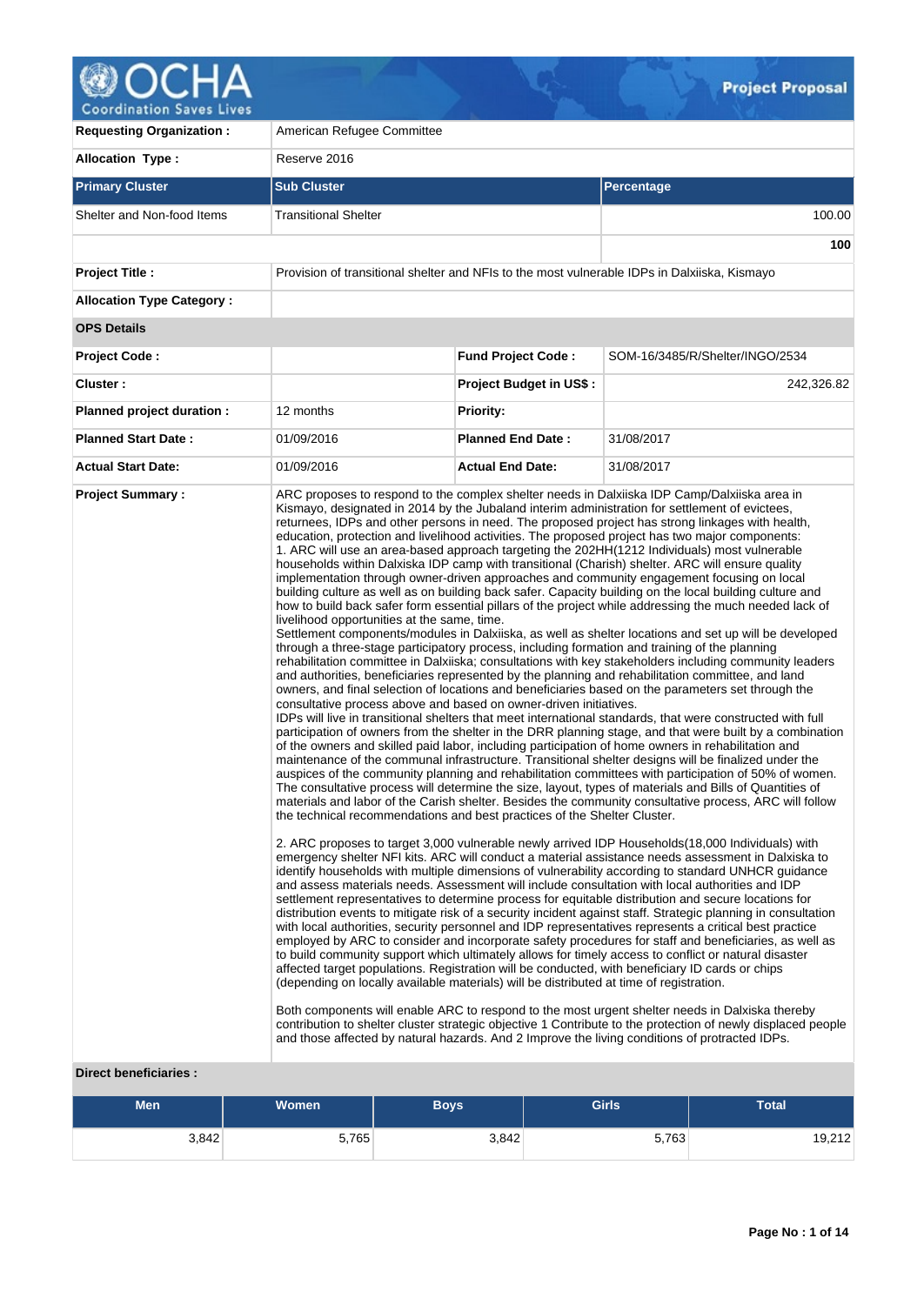**Other Beneficiaries :**

| <b>Beneficiary name</b>               | Men   | <b>Women</b> | <b>Bovs</b> | Girls | <b>Total</b> |
|---------------------------------------|-------|--------------|-------------|-------|--------------|
| Internally Displaced People/Returnees | 3,842 | 5.765        | 3.842       | 5,763 | 19,212       |
| .<br>the property of the con-         |       |              |             |       |              |

# **Indirect Beneficiaries :**

The in-direct beneficiaries will be benefitting from better access roads, improved settlement planning and open public spaces with solar lighting. Furhter, It can be assumed that the entire IDP population in Dalxiska benefits from the proposed project due to the increased wellbeing of the targeted beneficiaries that will exercise less pressure on other resources.

This will be achieved through 1.provision of transitional shelter to the most vulnerable households. These families are no longer forced to either camp outside or with other families and will thereby reduce the potential for conflict in the entire settlement. At the same time better shelter will improve the hygiene and thereby reduce the outbreak of diseases which will be beneficial to the entire settlement. 2. The provision of NFIs will allow newly arrived and vulnerable families access to the most basic household items. This in turn will allow these families basic hygiene and protection which will contribute to their health status which in turn will benefit the health status of the entire settlement.

With regards to direct beneficiaries, ARC is assuming an average household size of 6 people. Therefore, 202\*6 = 1212 individuals will be targeted for transitional shelter while 3000\*6=18.000 individuals will be targeted for NFI distribution.

# **Catchment Population:**

It can be assumed that the entire IDP population in Dalxiska benefits from the proposed project due to the increased wellbeing of the targeted beneficiaries that will exercise less pressure on other resources and thereby reduce conflict potential. At the same time the increased hygiene and health status of the targeted beneficiaries will reduce outbreaks in the camp which in turn will benefit the entire settlement. Shelter is generally known to have an overall effect on the living conditions of the displaced populations. Improved shelter and settlement planning can help to reduce diseases like cholera/AWD (stagnant water), pneumonia (sleeping on wet floors), dehydration (shade),… The provision of transitional shelters (Charish shelters) will also help with the re-designing of the settlement and will help to decongest the area.

# **Link with allocation strategy :**

The proposed project is aligned with the cluster objectives. As the Shelter cluster lead agency in Kismayo, ARC has been engaged in the development of the cluster strategy and is an active member of the cluster. In line with the shelter cluster allocation guidance note, the proposed project focuses on site and settlement planning, provision of transitional shelter, capacity building on the use of local building culture and how to build back safer as well as training of trainer programs linked to construction work. Further, it directly contributes to Shelter Cluster Objective 1: Contribute to the protection of newly displaced people and those affected by natural hazards. and 2. Improve the living conditions of protracted IDPs.

# **Sub-Grants to Implementing Partners :**

| <b>Partner Name</b>                                   | <b>Partner Type</b> | <b>Budget in US\$</b> |
|-------------------------------------------------------|---------------------|-----------------------|
|                                                       |                     |                       |
| Other funding secured for the same project (to date): |                     |                       |

| <b>Other Funding Source</b>                                                                             | <b>Other Funding Amount</b> |
|---------------------------------------------------------------------------------------------------------|-----------------------------|
| Government of Qatar has been approached to complement the proposed project<br>with permanent shelter co | 1.000.000.00                |
|                                                                                                         | 1.000.000.00                |

# **Organization focal point :**

| <b>Name</b>                      | <b>Title</b>          | Email                  | <b>Phone</b>    |
|----------------------------------|-----------------------|------------------------|-----------------|
| Rebekka Bernholt                 | Senior Grants Manager | rebekkab@arcrelief.org | +254 717 163782 |
| <b>BACKGROUND</b>                |                       |                        |                 |
| 1. Humanitarian context analysis |                       |                        |                 |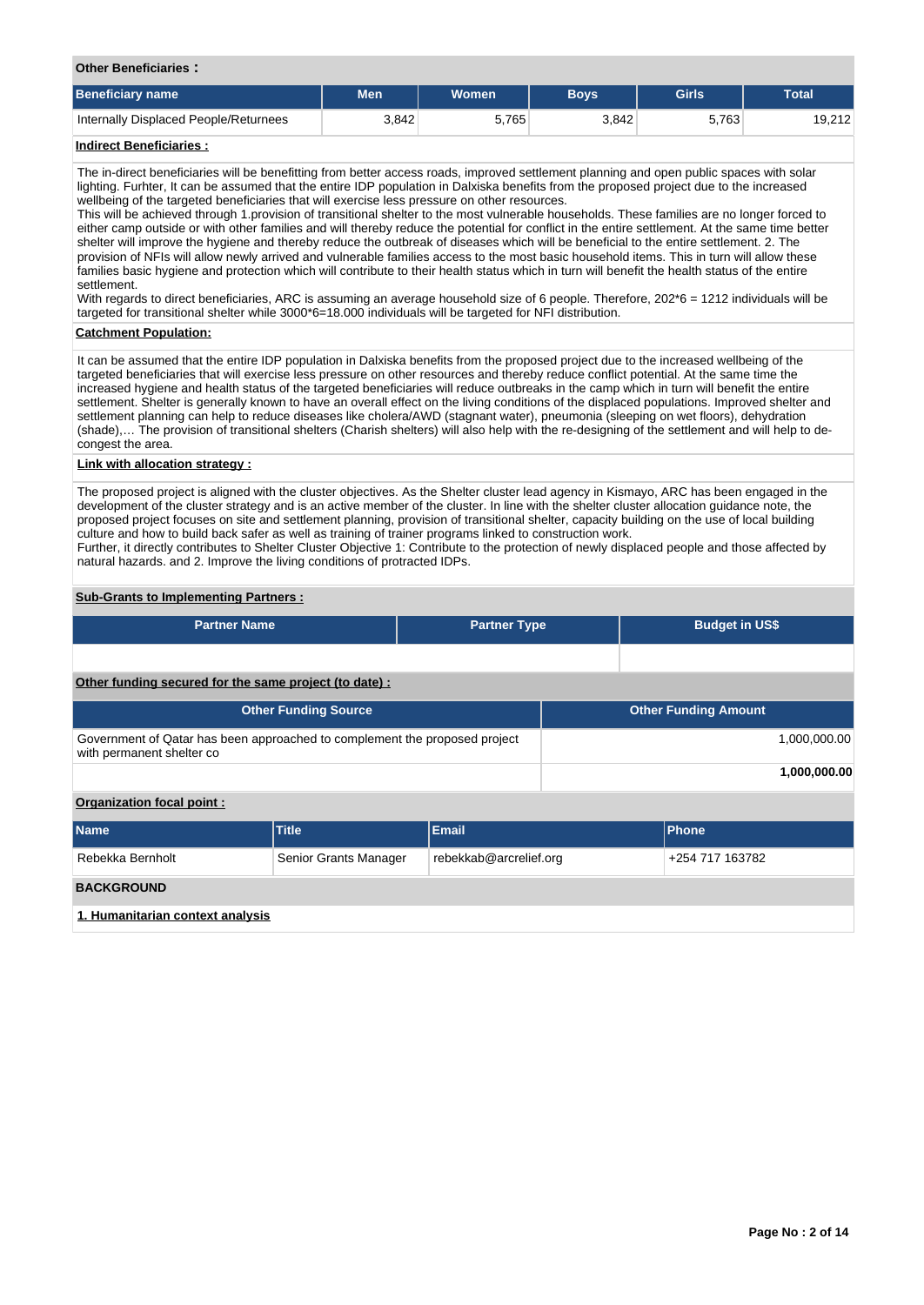Kismayo is the largest city in Jubaland (Lower Juba) and is situated on the coast near the mouth of the Juba River, relatively close to the border with Kenya. The IDP population in Jubaland (Lower Juba) is estimated to be 135,000 IDPs (UNHCR total IDPs per region report, September 2014). Kismayo is believed to have the largest IDP population in the region. Recent IDP profiling exercises conducted by NRC indicate that there are 6,059 IDPs households in 80 settlements in Kismayo. IDPs in Kismayo are mostly from Lower Shebelle, Middle and Lower Juba, Banadir, Gedo and Bay. The majority of the IDPs are of Bantu origin. Until 2013, most IDPs in Kismayo lived in former government buildings or in ad-hoc temporary settlements that occupied the former government land. Some IDPs have spent over 21 years in these camps. In November 2013, however, the then Interim Juba Administration (IJA) issued an eviction order to occupants of public property in Kismayo and approximately 23 IDP settlements (2,578 Households) were affected. The evictions were deemed necessary by the administration due to lack of space for public facilities, and the evictees were not allocated any substitute land or shelter, but were to receive cash compensation from the IJA. Recurrent clan conflicts, rampant evictions, minimal humanitarian assistance, the embargo on charcoal business by the United Nations and also the local ban by Al Shabaab (AS), have all contributed to reduced sources of incomes and high unemployment rates that have affected all livelihoods, but of IDPs in particular, and weakened their resilience and coping mechanisms. Kismayo experienced heavy rains in June 2014, which compounded another calamity for IDPs already in a difficult situation. The IJA provided land for IDPs at the area of Dalxiiska for temporary settlement for those most affected by the flooding. More than 2,000 families were relocated with the help of humanitarian organizations in the region in June 2014.

As laid out in the SHF allocation strategy, IDP settlements are prone to disease outbreaks such as water-borne diseases and measles. Already, there is an increase in reported cases of acute watery diarrhoea (AWD) and cholera in southern and central Somalia. Among the worst affected are IDP and host communities in Kismayo. Further aggravating the humanitarian situation in Kismayo is the massive influx of displaced populations due to conflict, forced eviction and seasonal flooding in surrounding regions. IDP settlements in both locations notably in the Dalxiiska area of Kismayo have become very congested. This also exerts further pressure on the limited basic services and increases the transmission rates of communicable diseases to populations already facing high mortality and morbidity rates. While lack of strong rule of law institutions continue to impede effective protection of civilians, including host communities, IDPs continue to bear the brunt of protection violations such as forced evictions, sexual and gender based violence, harassment and denial of access to assistance by gatekeepers and armed militias as they do not have the clan protection that host communities enjoy. Addressing protection concerns and supporting activities such as shelter and education that enhance the protective environment of the most vulnerable is thus vital for the adoption of an integrated response model in IDP settlements.

The Shelter Cluster conducted a mapping exercise in all Kismayo in May 2016, which revealed that the existing settlements have further expanded and that new settlements have been created. ARC has worked in Dalxiiska camp since 2016 and is familiar with the context and the general gaps, especially the shelter sector.

## **2. Needs assessment**

Forced evictions from both private and government-owned land and buildings have uprooted over 23,000 people as stated above, mostly in Mogadishu and Kismayo. Findings of the recent shelter cluster mapping exercise led by ARC in May 2016 indicated that there are 3636 households living in 36 settlements in Kismayo. On average, 26% of the households were reported to be from the host community. The majority of IDPs in Kismayo are from Lower and Middle Juba. In total, 605 density points were taken during the exercise. On average, there are 5.71 persons per household and each household occupies 1.1 "bulls". In total, 71% of all the structures are fixed with doors, of which 71% are lockable.

The ad hoc character of the camps means that the site layouts are haphazard, with poor organization of shelter modules, obstructed passages, no fire breaks, and no communal spaces, among other issues. In addition, although limited improvements in parts of the camp have taken place, shelters mostly consist of twigs, plastic sheeting, and scrap materials. Kismaayo experienced heavy rains in June 2014 which affected most IDPs in Kismaayo and the IJA provided land for IDPs at Dalxiiska area for temporary for those hardest affected by the flooding . More than 2,000 families were relocated with the help of humanitarian organizations in the region in June 2014. The Shelter Cluster conducted a mapping exercise in all Kismaayo in December 2016. Since then, many other settlements have since joined this area, expanding the existing settlements and creating other new settlements. The recent infrastructure mapping assessment initiated by UNHCR and led by ARC in Kismayo targeted a total population of 20,520 persons and indicates that there are about 4,311 households living in Farjano and Fanole that occupy public property and are under constant threat of eviction. They may be forced to move to Dalxiiska or Allanley for alternative settlement at any time, thus making the need for shelter and infrastructure assistance even more acute. Although some of the households in Dalxiiska settlements received tents, the majority still uses twigs and rugs for construction of temporary shelters ("bulls") and these are not safe nor do they provide protection from elements, even by emergency standards.

The shelter situation in Dalxiiska is therefore dire and it is expected to worsen further as many evicted IDPs in Baidoa are moving towards this area. It is further assumed that many of the returning refugees are also joining these IDP settlements. The area has become very congested in the last year and therefore it is necessary to provide transitional and emergency shelter while including settlement planning interventions to ensure minimum standards of fire-breaks/access roads, space for communal services and child friendly spaces.

## **3. Description Of Beneficiaries**

The proposed project will use an area-based approach targeting the 202 most vulnerable households within Dalxiska IDP camp for the provision of transitional (Charish) shelter.Women-headed households as well as households with a disabled family member will be given preference.

An additional 3,000 newly arrived families will be targeted for the distribution of NFI/emergency shelter kits. These are often families displaced through flooding or eviction as well as families coming from Kenya or fleeing conflict. Women headed households will be given preference.

ARC is assuming an average household size of 6 people. Therefore, 202\*6 = 1212 individuals will be targeted for transitional shelter while 3000\*6=18.000 individuals will be targeted for NFI distribution.

ARC will convene a meeting with government representatives, the IDP commissioner, and IDP leaders, who will be used to determine selection criteria. Based on these criteria, the above mentioned will choose the most vulnerable households together.

**4. Grant Request Justification**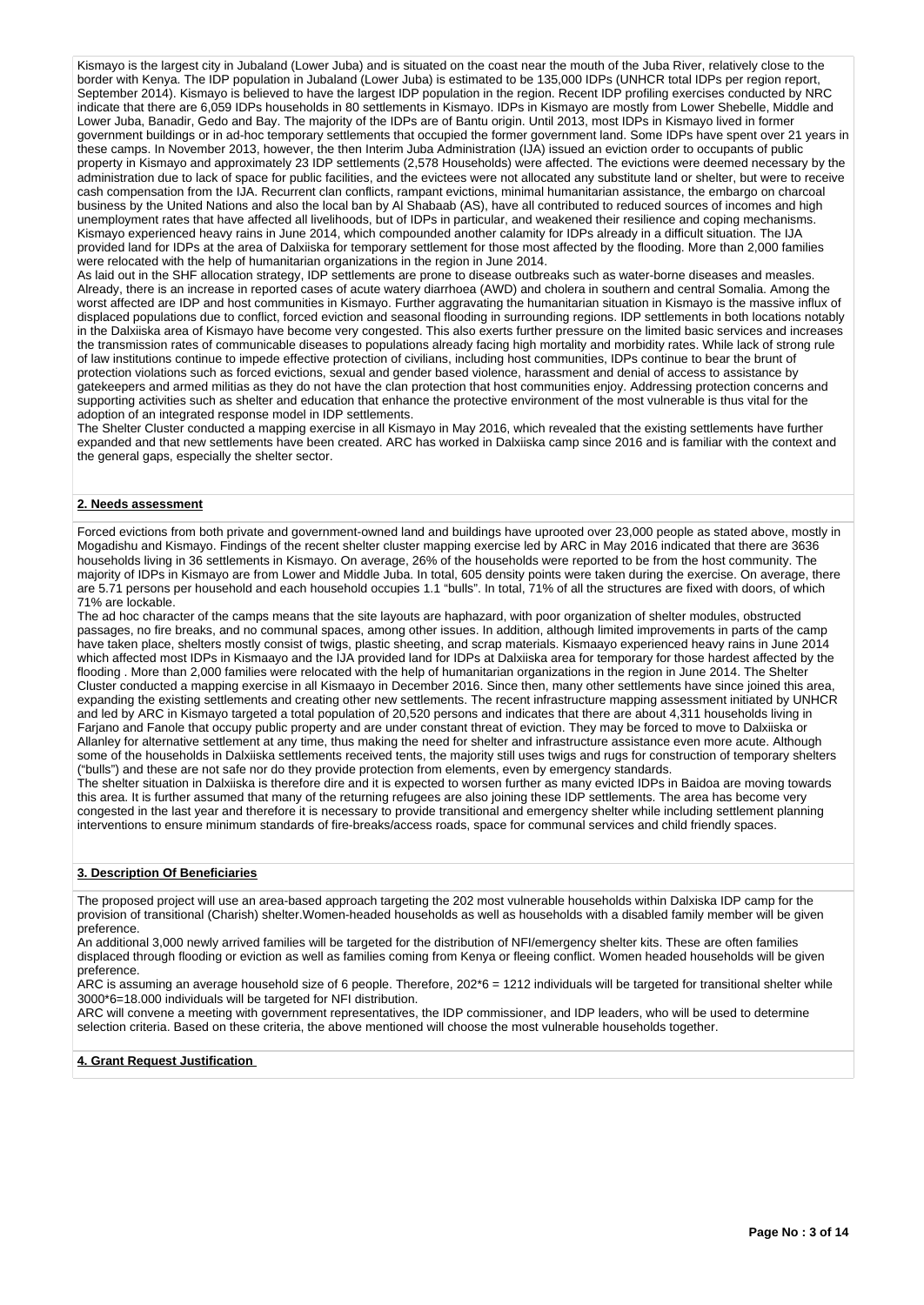ARC implemented the first international-sponsored urban rehabilitation project in Kismayo in 2013 through support from CHF, and was awarded expansion funding in 2014 and 2015 to support this program initiative. The pilot phase in 2014 proved to be extremely useful in setting the spatial and organizational framework for ARC's multi-sectorial recovery effort in Kismayo, including the CHF-supported WASH, Health and Protection program, along with a UNHCR-supported livelihood project helping economic reintegration of the returnees and the receiving host population. ARC has significant reconstruction and community reintegration experience in Kismayo supporting the physical and socio-economic reintegration of IDPs and returnees. With the new technical design, ARC will help urban returnees in Kismayo strengthen their resilience to disaster and "build back better" through direct training IDP settlements and local community members and ARC will also address the disaster risk reduction (DRR) preparedness and response capacity with the IDP settlements. The proposed response is in line with the activities set forth in the activity matrix. • Ensure basic services are well integrated in the overall (re-arrangement of the ) spatial layout of the settlements, Provision of transitional shelter to the most vulnerable within the community.

• Capacity building projects on the use of local building culture and on how to build back safer., Training of trainer programs linked to construction works. ARCs proposed project is thereby contributing to shelter cluster Objectives 1) Contribute to the protection of newly displaced people and those affected by natural hazards, and 2) Improve the living conditions of protracted IDPs. ARC proposes to promote the local building culture by prioritizing the local building practices and materials in shelter construction. The assumption is that local communities know best what materials work for their local environment, what shelter design is most appropriate for the culture and climactic context, and how to maintain shelters built in these ways. Community participation and ownership are underlying themes that are embedded in all cluster activities, with a strong focus on shifting away from contractor-driven to owner-driven approaches. ARC will use an area-based approach targeting the 202 most vulnerable households within Dalxiska IDP camp with transitional (Charish) shelter and the most vulnerable 3000 newly arrived IDP households with NFI kits.

Kismayo has suffered enormously from civil conflict, flooding, famine and the presence of AS. In October 2012, a coalition of forces liberated Kismayo from AS (OCHA Report, 11.12). As a previously inaccessible area without precise demographic data, Kismayo's estimated population of 211,000, including 21,000 IDPs, had been without humanitarian assistance for over four years before international forces entered (IOM, 01.12). Early assessments by WHO/IOM of Farjano and Fanole settlements found living conditions and access to goods necessary for survival to be "10 times worse [than] IDPs in Mogadishu." A local survey found 62% of people rely on begging, and while food is available in markets, the SAM and GAM rates are unusually high at 11% and 12.6%, respectively. While IDPs in Mogadishu can rely on clan relations for basic subsistence or have been able to develop local coping mechanisms through petty labor, Kismayo IDPs are primarily Bantu and therefore face a significant problem of exclusion and lacking of protective or supportive coping mechanisms as an ethnic group regarded alien by most of the other groups and, considered outside the traditional clan system (ARC RNA, 01.13). The proposed project aims to provide localized temporary solutions to these problems while building the communities' long term capacity to cope with future shocks.

## **5. Complementarity**

ARC has been working towards improving the well-being of the most vulnerable IDPs in Kismayo since 2011. ARC has and is implementing projects in the sectors of Health, WASH, Protection and Livelihoods. All of these programs target the most vulnerable IDP populations. Beneficiaries targeted in this proposed project will benefit from ARC's WASH, Protection, Health and Livelihood activities.

# **LOGICAL FRAMEWORK**

#### **Overall project objective**

Provide timely and quality life-saving transitional shelter to the 202 most vulnerable IDP households and 3000 Non Food Items and emergency shelter kits to vulnerable new arrivals affected by conflict, floods, fire and drought in Dalxiska of Kismayo.

## **Shelter and Non-food Items**

| <b>Cluster objectives</b>                                                                          | <b>Strategic Response Plan (SRP) objectives</b> | <b>Percentage of activities</b> |
|----------------------------------------------------------------------------------------------------|-------------------------------------------------|---------------------------------|
| Contribute to the protection of newly<br>displaced people and those affected by<br>natural hazards | Somalia HRP 2016                                | 70                              |
| Improve the living conditions of protracted<br><b>IDPs</b>                                         | Somalia HRP 2016                                | 30                              |

**Contribution to Cluster/Sector Objectives :** ARC proposes to respond to the urgent needs in Dalxiiska IDP Camp in Kismayo. The proposed project has strong linkages with health, education, protection and livelihood activities. ARC will provide transitional (Charish) shelters to the 202 most vulnerable households within the Dalxiska IDP camp. ARC will ensure quality implementation through owner-driven approaches, community engagement, and a focus on local building culture as well as on building back safer. Capacity building on the use of local building culture and how to build back safer form essential pillars of the project while addressing the much needed lack of livelihood opportunities at the same time. Secondly, ARC proposes to target 3,000 vulnerable newly arrived IDP households with emergency shelter NFI kits.

## **Outcome 1**

Improved settlement layout for IDPs in Dalxiiska through a participatory approach

# **Output 1.1**

#### **Description**

Settlement components/modules in Dalxiiska, as well as shelter locations and set up site planning and plot demarcation training developed through a three-stage participatory process

#### **Assumptions & Risks**

The security situation in Kismayo remains stable and IDPs living in Dalxiiska are not evicted

#### **Activities**

#### **Activity 1.1.1**

**Standard Activity : Site planning and building communal infrastructure**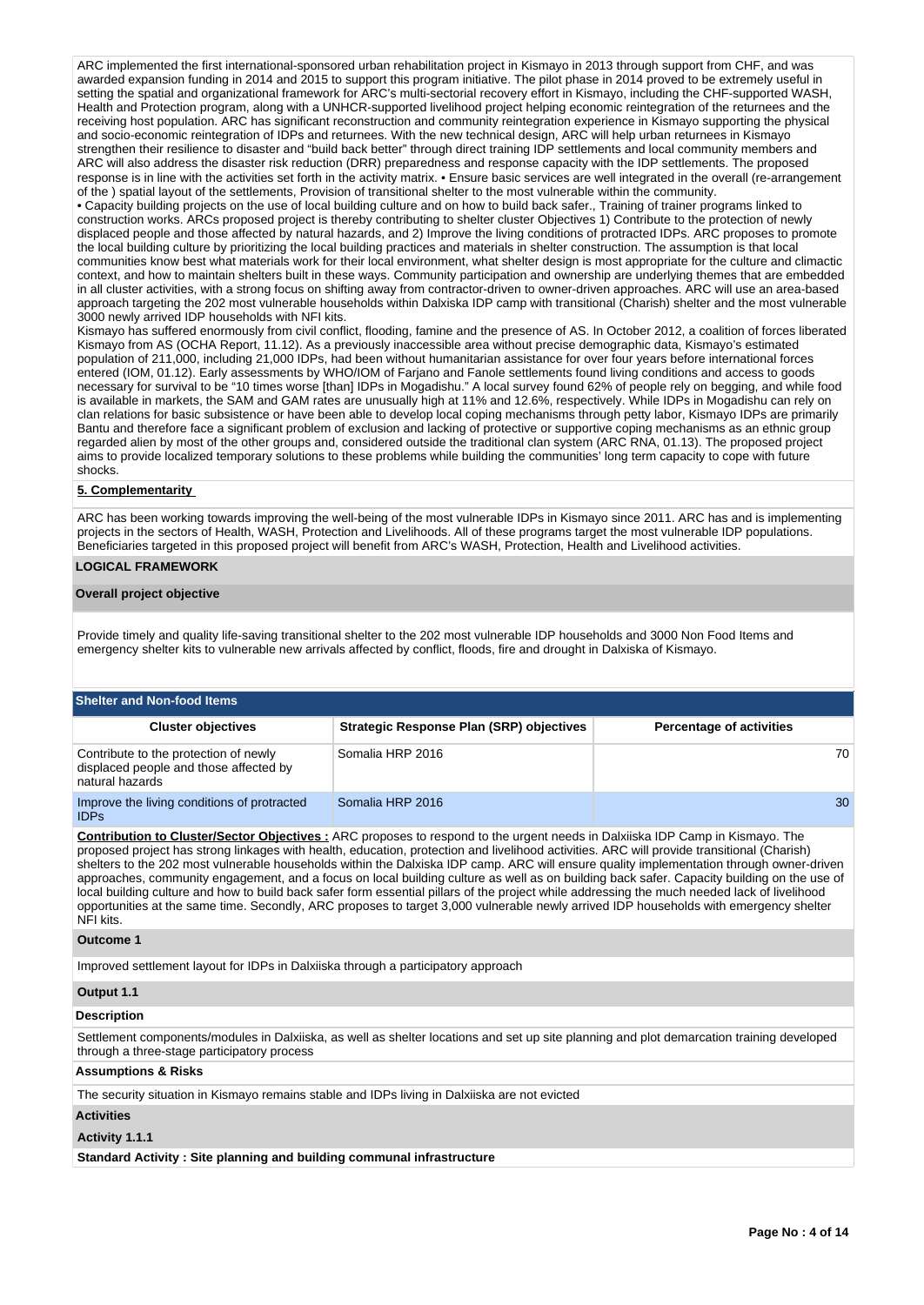Train members of the community planning and rehabilitation committee (50% women). They will be participating in the goal-oriented vulnerability assessment, with prioritization of the locations/ mini-camps most affected by poor quality of shelter and settlement planning, but also by tenure issues, insecurity and poor access to services.

Train members of the governance committees (50% male and 50% female) in participative needs assessment, best practices in planning and upgrade of the transitional settlements in accordance with the UNHCR Handbook for Emergencies and the combined UN-Habitat methodology.

Train town planners and authorities as well as technicians and all individuals working on rehabilitation and upgrade of their shelters in Build Back Better and rehabilitation and maintenance of basic infrastructure to prevent the so-called traumatic urbanization resulting from rebuilding amongst the chaos. ARC will aim to also include women in the trainings for shelter upgrade. ARC will streamline hazard mitigation with appropriate building techniques.

Implement key Disaster Risk Reduction measures (positioning of the shelters away from the flood plains and seasonal streams; securing river or canal banks with reinforcements from wooden poles, rocks or gabion walls; introduction of the fire breaks and prevention and response trainings; excavation of the drainage canals in streets to prevent flooding and /or formation of the persistent stagnant water pools that represent health risks)

ARC will provide the hand tool kits to be used for maintenance of the public infrastructure that will be kept under the auspices of community governance groups.

# **Activity 1.1.2**

## **Standard Activity : Conducting trainings and mainstreaming sessions.**

conduct consultative meetings with the community leaders and women, local officials and land owners to discuss different interests and perspectives that converge in the locations where IDPs have settled or are expected to settle, or are expected to benefit from the shelter upgrade programs, such as this proposed program.

# **Activity 1.1.3**

# **Standard Activity : Land tenure consultations**

select locations and beneficiaries of the T-shelter construction. Resolution of tenure issues and site planning, including GPS mapping. This is a participative process involving stakeholders within the community planning and rehabilitation committee (50% women) and shelter owners,

# **Indicators**

|                                                                       |                                                         |                                                                                                              | <b>End cycle beneficiaries</b> |              |             |              | <b>End</b><br>cycle |  |
|-----------------------------------------------------------------------|---------------------------------------------------------|--------------------------------------------------------------------------------------------------------------|--------------------------------|--------------|-------------|--------------|---------------------|--|
| Code                                                                  | <b>Cluster</b>                                          | <b>Indicator</b>                                                                                             | <b>Men</b>                     | <b>Women</b> | <b>Boys</b> | <b>Girls</b> | <b>Target</b>       |  |
| Indicator 1.1.1                                                       | Shelter and Non-food Items                              | Percentage of transitional shelter projects that<br>have included site planning                              |                                |              |             |              | 100                 |  |
|                                                                       |                                                         | <b>Means of Verification:</b> Project Progress Monitoring, End line Monitoring, ARC reports                  |                                |              |             |              |                     |  |
| Indicator 1.1.2                                                       |                                                         | Shelter and Non-food Items   Number of participants trained                                                  |                                |              |             |              | 180                 |  |
|                                                                       |                                                         | <b>Means of Verification:</b> Training report, Project Progress Monitoring, End line Monitoring, ARC reports |                                |              |             |              |                     |  |
|                                                                       |                                                         | Indicator 1.1.3 Shelter and Non-food Items Number of Consultative meeting held                               |                                |              |             |              |                     |  |
|                                                                       | <b>Means of Verification: ARC Progress Report</b>       |                                                                                                              |                                |              |             |              |                     |  |
| <b>Outcome 2</b>                                                      |                                                         |                                                                                                              |                                |              |             |              |                     |  |
|                                                                       |                                                         | Targeted IDPs live in transitional shelters that meet international standards                                |                                |              |             |              |                     |  |
| Output 2.1                                                            |                                                         |                                                                                                              |                                |              |             |              |                     |  |
| <b>Description</b>                                                    |                                                         |                                                                                                              |                                |              |             |              |                     |  |
|                                                                       | 202 vulnerable IDP households live in a Cariish shelter |                                                                                                              |                                |              |             |              |                     |  |
| <b>Assumptions &amp; Risks</b>                                        |                                                         |                                                                                                              |                                |              |             |              |                     |  |
| Security situation in Kismayo remains stable and IDPs are not evicted |                                                         |                                                                                                              |                                |              |             |              |                     |  |
| <b>Activities</b>                                                     |                                                         |                                                                                                              |                                |              |             |              |                     |  |

#### **Activity 2.1.1**

## **Standard Activity : Provision of transitional shelter**

Promoting local building culture, ARC will provide technical assistance in design of the T-shelter model (Charish) that meets the Sphere standard and are acceptable to their owners in terms of the materials used, safety features, available space, and cultural appropriateness. The shelters will have at least 3.5 m2 of available floor space per person and will be 2.2 meters in height. They will have lockable doors and windows with shutters for proper aeration of the shelters. ARC will provide shelter materials to the individual owners per BOQ of materials for a standard shelter design developed through a participative process with owners and stakeholders. For technically demanding components of the wooden frame/CGI roof & walls model, skilled work teams will be used. ARC will provide vouchers to the owners to be able to secure skilled labor with the pre-selected small contractors that ARC is familiar with. ARC will only work with contractors if working with skilled IDPs/beneficiaries is not possible. Unskilled labor such as excavations, loading, unloading, and transport of materials will be expected from all able-bodied T-shelter owners.

## **Activity 2.1.2**

# **Standard Activity : Conducting trainings and mainstreaming sessions.**

Form, orient and expand Community Technical Groups (CTG) where they exist, consisting of local technicians and engineers, providing authorities with up-to-date information and mapping of developments in different neighborhoods. The CTG members will be referral focal points for returnees and will provide information to help them access services and protection available in the area. These volunteers are incentivized by a toolkit and provided with Android-based mobile phones with cameras, allowing them to feed into ARC's established mobile and GPS-based data collection system mapping.

#### **Indicators**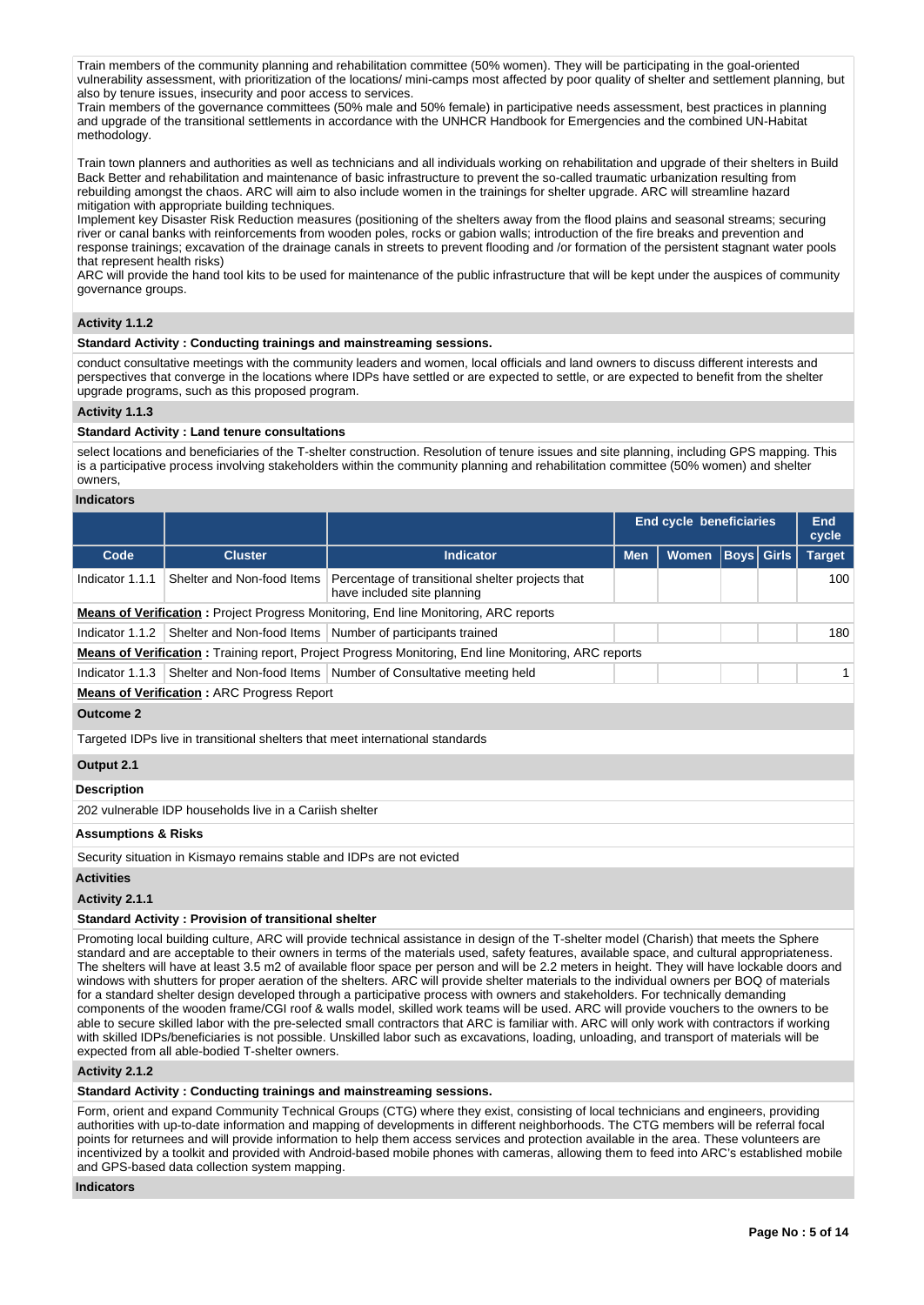|                                                                                                                                |                            |                                                                                                              | End cycle beneficiaries |              |                   | End<br>cycle |               |
|--------------------------------------------------------------------------------------------------------------------------------|----------------------------|--------------------------------------------------------------------------------------------------------------|-------------------------|--------------|-------------------|--------------|---------------|
| Code                                                                                                                           | <b>Cluster</b>             | <b>Indicator</b>                                                                                             | <b>Men</b>              | <b>Women</b> | <b>Boys</b> Girls |              | <b>Target</b> |
| Indicator 2.1.1                                                                                                                | Shelter and Non-food Items | Number of people in need with improved land<br>tenure and transitional shelter                               |                         |              |                   |              | 1,212         |
|                                                                                                                                |                            | <b>Means of Verification:</b> End of Project Report, Project Progress Monitoring                             |                         |              |                   |              |               |
| Indicator 2.1.2                                                                                                                | Shelter and Non-food Items | Number of persons trained on shelter<br>construction, and DRR training (men 30, women<br>10)                 |                         |              |                   |              | 40            |
|                                                                                                                                |                            | <b>Means of Verification:</b> Training report, Project Progress Monitoring, End line Monitoring, ARC reports |                         |              |                   |              |               |
| <b>Outcome 3</b>                                                                                                               |                            |                                                                                                              |                         |              |                   |              |               |
|                                                                                                                                |                            | 3000 newly arrived IDP Households provided with Emergency Shelter NFI Kits                                   |                         |              |                   |              |               |
| Output 3.1                                                                                                                     |                            |                                                                                                              |                         |              |                   |              |               |
| <b>Description</b>                                                                                                             |                            |                                                                                                              |                         |              |                   |              |               |
| 3000 NFI Kits distributed                                                                                                      |                            |                                                                                                              |                         |              |                   |              |               |
| <b>Assumptions &amp; Risks</b>                                                                                                 |                            |                                                                                                              |                         |              |                   |              |               |
| Kismayo remains accesible                                                                                                      |                            |                                                                                                              |                         |              |                   |              |               |
| <b>Activities</b>                                                                                                              |                            |                                                                                                              |                         |              |                   |              |               |
| Activity 3.1.1                                                                                                                 |                            |                                                                                                              |                         |              |                   |              |               |
| Standard Activity: Provision of NFIs to newly displaced persons                                                                |                            |                                                                                                              |                         |              |                   |              |               |
| Identify households with multiple dimensions of vulnerability according to standard UNHCR guidance and assess materials needs. |                            |                                                                                                              |                         |              |                   |              |               |

Assessment will include consultation with local authorities and IDP settlement representatives and women to determine process for equitable distribution and secure locations for distribution events to mitigate risk of a security incident against staff. Registration will be conducted, with beneficiary ID cards or chips (depending on locally available materials) will be distributed at time of registration.

Conduct six distribution events of 500 standard UNHCR NFI kits to targeted beneficiaries. UNHCR NFI kits contain a collapsible jerry can, sleeping mat, blanket, cooking set and utensils, laundry and personal hygiene soap, plastic sheeting, and feminine hygiene cloth. Based on community feedback, dignity kits or other household items may be distributed as an alternative to NFI kits for some female headed households as per cluster guidance.

# **Indicators**

|                                                                                             |                            |                                                            |            | <b>End cycle beneficiaries</b> |  |  | End<br>cycle  |  |
|---------------------------------------------------------------------------------------------|----------------------------|------------------------------------------------------------|------------|--------------------------------|--|--|---------------|--|
| Code                                                                                        | <b>Cluster</b>             | <b>Indicator</b>                                           | <b>Men</b> | Women   Boys   Girls           |  |  | <b>Target</b> |  |
| Indicator 3.1.1                                                                             | Shelter and Non-food Items | Number of newly displaced people in need<br>receiving NFIs |            |                                |  |  | 18.000        |  |
| <b>Means of Verification:</b> Project Progress Monitoring, End line Monitoring, ARC reports |                            |                                                            |            |                                |  |  |               |  |
| <b>Additional Targets:</b>                                                                  |                            |                                                            |            |                                |  |  |               |  |

# **M & R**

#### **Monitoring & Reporting plan**

ARC has in place a variety of M&R tools including outcome tracking tools, analysis and competency- based checklists that will be used to assess program activities in the shelter context. All indicators have been drawn from the Shelter Cluster-generated sub-sector indicator lists and together with ARC's Global M&E Results Framework, to establish a good basis to measure performance. Distribution of incentives/cash to beneficiaries will be monitored and accounted using specific tools including thumb print registers. when distributing incentives every beneficiary will be registered using thumb registers. Beneficiaries will put their finger prints before they take the money. through that ARC can closely monitor and track the distribution

A detailed M&E plan containing the indicators, tools and timelines has been designed to collect appropriate data on project activities to indicate progress and provide documentation of activities. The plan will guide the review and assessments of program targets every two weeks.

The security situation in Kismayo and specifically in Dalxiiska does not prohibit ARC Staff from making regular field-monitoring visits to project sites. ARC will fully cooperate with any and all donor reporting requirements as outlined in the Project Partnership Agreement, including formal joint monitoring and review.

To ensure strong linkages with ARC's existing project, monitoring and evaluation of currently supported Shelter project will continue through the length of this project. Reports will be sent to SHF utilizing the agreed upon format to detail progress, challenges, successes, and lessons learned to refine future programming design and ensure sustainability

## **Workplan**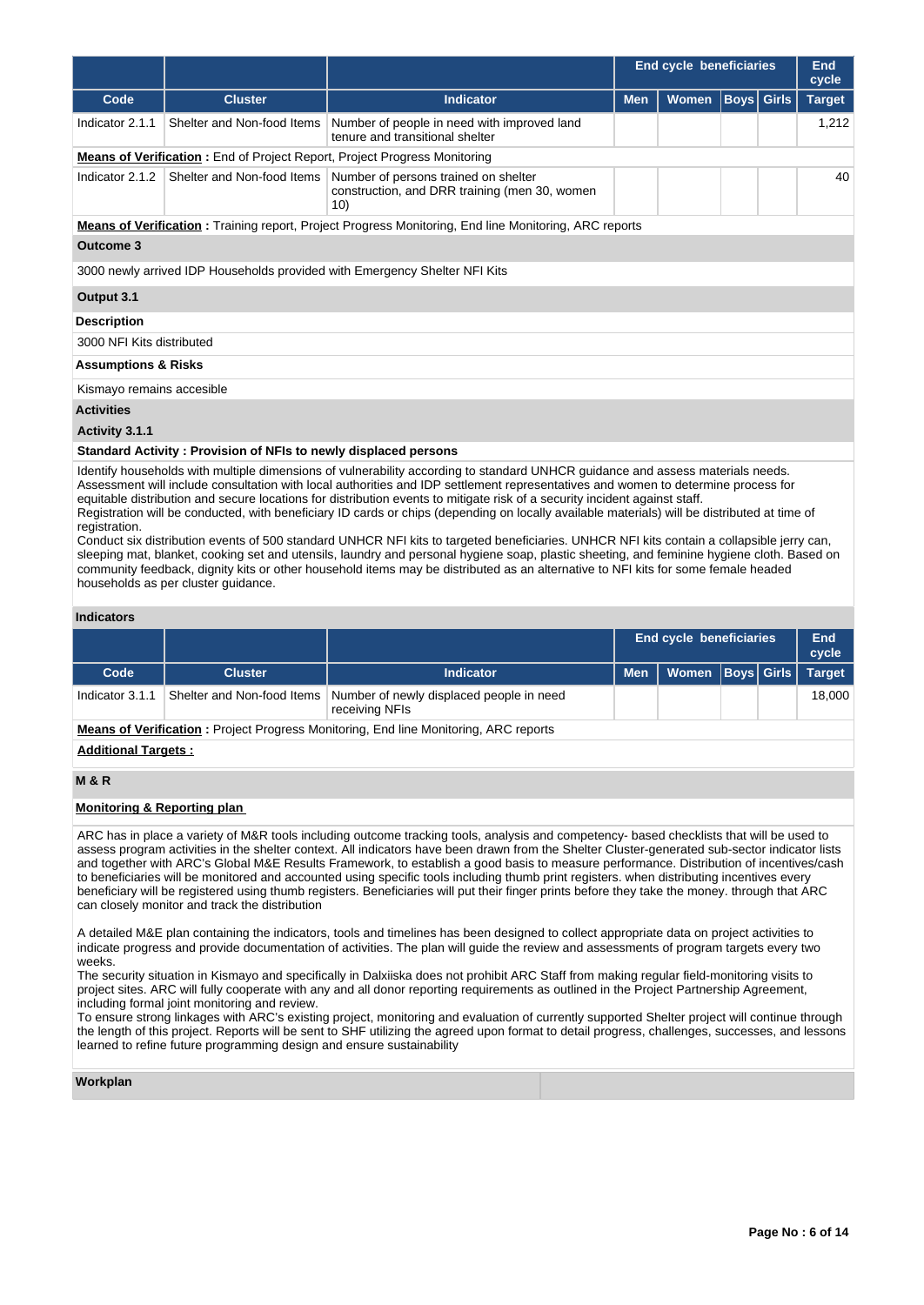| Activitydescription                                                                                                                                                                                                                                                                                                                                                                                                                                                                                                                                                                                                                                                                                                                                                                                                                                                                                                                                                                                                                                                                                                                                                                                                                                                          | Year |   | 2 | 3            | 4  | 5  | 6   |    | 8 | 9 |    | 10 11 12 |              |
|------------------------------------------------------------------------------------------------------------------------------------------------------------------------------------------------------------------------------------------------------------------------------------------------------------------------------------------------------------------------------------------------------------------------------------------------------------------------------------------------------------------------------------------------------------------------------------------------------------------------------------------------------------------------------------------------------------------------------------------------------------------------------------------------------------------------------------------------------------------------------------------------------------------------------------------------------------------------------------------------------------------------------------------------------------------------------------------------------------------------------------------------------------------------------------------------------------------------------------------------------------------------------|------|---|---|--------------|----|----|-----|----|---|---|----|----------|--------------|
| Activity 1.1.1: Train members of the community planning and rehabilitation<br>committee (50% women). They will be participating in the goal-oriented                                                                                                                                                                                                                                                                                                                                                                                                                                                                                                                                                                                                                                                                                                                                                                                                                                                                                                                                                                                                                                                                                                                         |      |   |   |              |    |    |     |    |   | X | X  |          |              |
| vulnerability assessment, with prioritization of the locations/ mini-camps most<br>affected by poor quality of shelter and settlement planning, but also by tenure<br>issues, insecurity and poor access to services.<br>Train members of the governance committees (50% male and 50% female) in<br>participative needs assessment, best practices in planning and upgrade of the<br>transitional settlements in accordance with the UNHCR Handbook for Emergencies                                                                                                                                                                                                                                                                                                                                                                                                                                                                                                                                                                                                                                                                                                                                                                                                          | 2017 |   |   |              |    |    |     |    |   |   |    |          |              |
| and the combined UN-Habitat methodology.<br>Train town planners and authorities as well as technicians and all individuals<br>working on rehabilitation and upgrade of their shelters in Build Back Better and<br>rehabilitation and maintenance of basic infrastructure to prevent the so-called<br>traumatic urbanization resulting from rebuilding amongst the chaos. ARC will aim<br>to also include women in the trainings for shelter upgrade. ARC will streamline<br>hazard mitigation with appropriate building techniques.<br>Implement key Disaster Risk Reduction measures (positioning of the shelters away<br>from the flood plains and seasonal streams; securing river or canal banks with<br>reinforcements from wooden poles, rocks or gabion walls; introduction of the fire<br>breaks and prevention and response trainings; excavation of the drainage canals<br>in streets to prevent flooding and /or formation of the persistent stagnant water<br>pools that represent health risks)<br>ARC will provide the hand tool kits to be used for maintenance of the public<br>infrastructure that will be kept under the auspices of community governance<br>groups.                                                                                       |      |   |   |              |    |    |     |    |   |   |    |          |              |
| Activity 1.1.2: conduct consultative meetings with the community leaders and<br>women, local officials and land owners to discuss different interests and                                                                                                                                                                                                                                                                                                                                                                                                                                                                                                                                                                                                                                                                                                                                                                                                                                                                                                                                                                                                                                                                                                                    | 2016 |   |   |              |    |    |     |    |   |   |    | X        |              |
| perspectives that converge in the locations where IDPs have settled or are<br>expected to settle, or are expected to benefit from the shelter upgrade programs,<br>such as this proposed program.                                                                                                                                                                                                                                                                                                                                                                                                                                                                                                                                                                                                                                                                                                                                                                                                                                                                                                                                                                                                                                                                            | 2017 |   |   |              |    |    |     |    |   |   |    |          |              |
| Activity 1.1.3: select locations and beneficiaries of the T-shelter construction.<br>Resolution of tenure issues and site planning, including GPS mapping. This is a<br>participative process involving stakeholders within the community planning and<br>rehabilitation committee (50% women) and shelter owners,                                                                                                                                                                                                                                                                                                                                                                                                                                                                                                                                                                                                                                                                                                                                                                                                                                                                                                                                                           |      |   |   |              |    |    |     |    |   |   | X. | $X$ $X$  |              |
|                                                                                                                                                                                                                                                                                                                                                                                                                                                                                                                                                                                                                                                                                                                                                                                                                                                                                                                                                                                                                                                                                                                                                                                                                                                                              |      |   |   |              |    |    |     |    |   |   |    |          |              |
| Activity 2.1.1: Promoting local building culture, ARC will provide technical<br>2016<br>assistance in design of the T-shelter model (Charish) that meets the Sphere<br>standard and are acceptable to their owners in terms of the materials used, safety<br>2017<br>features, available space, and cultural appropriateness. The shelters will have at<br>least 3.5 m2 of available floor space per person and will be 2.2 meters in height.<br>They will have lockable doors and windows with shutters for proper aeration of the<br>shelters. ARC will provide shelter materials to the individual owners per BOQ of<br>materials for a standard shelter design developed through a participative process<br>with owners and stakeholders. For technically demanding components of the<br>wooden frame/CGI roof & walls model, skilled work teams will be used. ARC will<br>provide vouchers to the owners to be able to secure skilled labor with the pre-<br>selected small contractors that ARC is familiar with. ARC will only work with<br>contractors if working with skilled IDPs/beneficiaries is not possible. Unskilled labor<br>such as excavations, loading, unloading, and transport of materials will be<br>expected from all able-bodied T-shelter owners. |      |   |   |              |    |    |     |    |   |   |    | X        | $\mathsf{X}$ |
|                                                                                                                                                                                                                                                                                                                                                                                                                                                                                                                                                                                                                                                                                                                                                                                                                                                                                                                                                                                                                                                                                                                                                                                                                                                                              |      | X | X | $\mathsf{X}$ |    |    |     |    |   |   |    |          |              |
| Activity 2.1.2: Form, orient and expand Community Technical Groups (CTG) where<br>they exist, consisting of local technicians and engineers, providing authorities with                                                                                                                                                                                                                                                                                                                                                                                                                                                                                                                                                                                                                                                                                                                                                                                                                                                                                                                                                                                                                                                                                                      | 2016 |   |   |              |    |    |     |    |   |   |    |          |              |
| up-to-date information and mapping of developments in different neighborhoods.<br>The CTG members will be referral focal points for returnees and will provide<br>information to help them access services and protection available in the area.<br>These volunteers are incentivized by a toolkit and provided with Android-based<br>mobile phones with cameras, allowing them to feed into ARC's established mobile<br>and GPS-based data collection system mapping.                                                                                                                                                                                                                                                                                                                                                                                                                                                                                                                                                                                                                                                                                                                                                                                                       |      |   |   |              | X. | X. | ΙX. | XX |   |   |    |          |              |
| Activity 3.1.1: Identify households with multiple dimensions of vulnerability<br>according to standard UNHCR guidance and assess materials needs. Assessment                                                                                                                                                                                                                                                                                                                                                                                                                                                                                                                                                                                                                                                                                                                                                                                                                                                                                                                                                                                                                                                                                                                 | 2016 |   |   |              |    |    |     |    |   |   |    | X        | $\mathsf{X}$ |
| will include consultation with local authorities and IDP settlement representatives<br>and women to determine process for equitable distribution and secure locations for<br>distribution events to mitigate risk of a security incident against staff.<br>Registration will be conducted, with beneficiary ID cards or chips (depending on<br>locally available materials) will be distributed at time of registration.<br>Conduct six distribution events of 500 standard UNHCR NFI kits to targeted<br>beneficiaries. UNHCR NFI kits contain a collapsible jerry can, sleeping mat,<br>blanket, cooking set and utensils, laundry and personal hygiene soap, plastic<br>sheeting, and feminine hygiene cloth. Based on community feedback, dignity kits<br>or other household items may be distributed as an alternative to NFI kits for some<br>female headed households as per cluster guidance.                                                                                                                                                                                                                                                                                                                                                                        |      |   |   |              |    |    |     |    |   |   |    |          |              |
| <b>OTHER INFO</b>                                                                                                                                                                                                                                                                                                                                                                                                                                                                                                                                                                                                                                                                                                                                                                                                                                                                                                                                                                                                                                                                                                                                                                                                                                                            |      |   |   |              |    |    |     |    |   |   |    |          |              |
| <b>Accountability to Affected Populations</b>                                                                                                                                                                                                                                                                                                                                                                                                                                                                                                                                                                                                                                                                                                                                                                                                                                                                                                                                                                                                                                                                                                                                                                                                                                |      |   |   |              |    |    |     |    |   |   |    |          |              |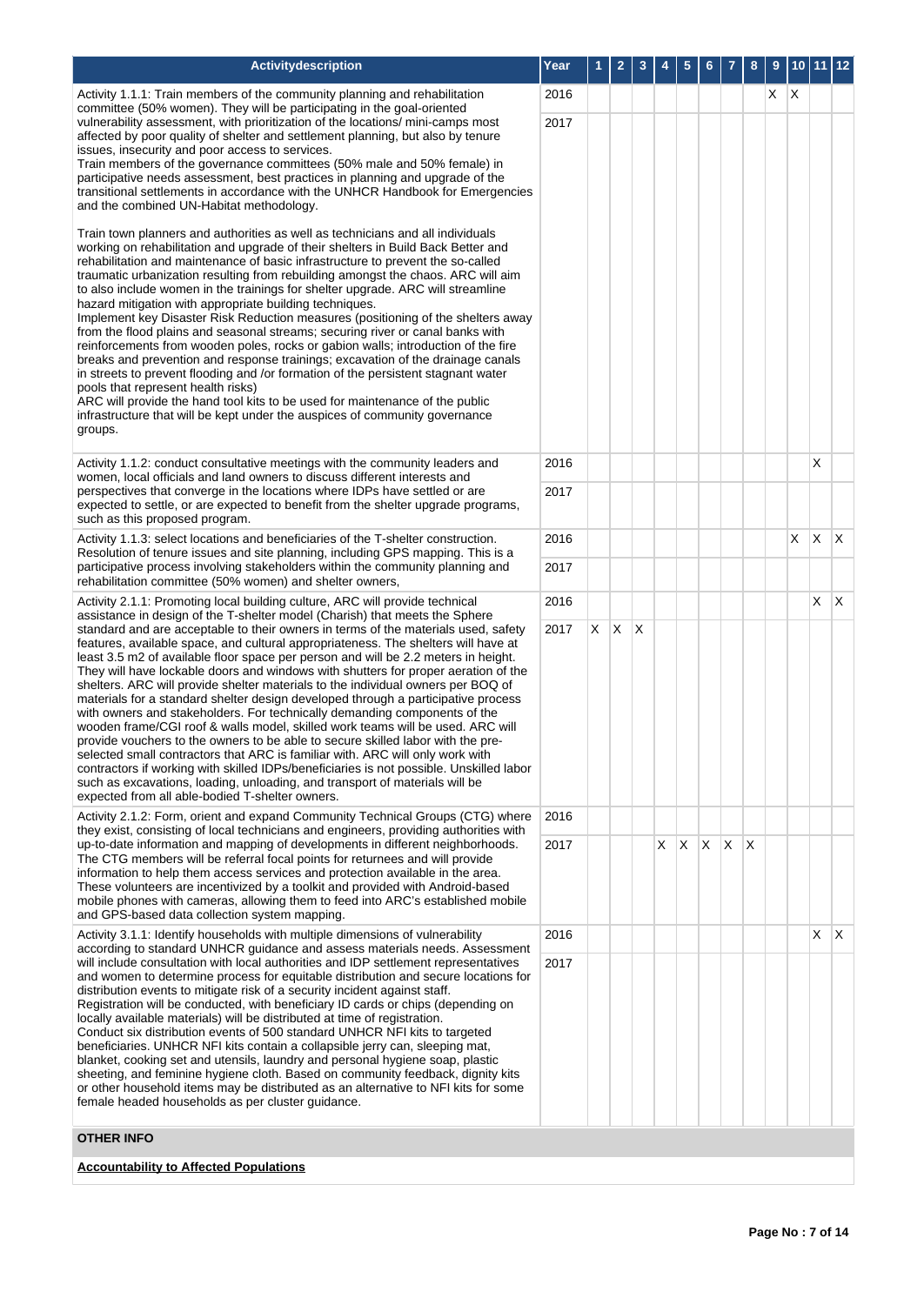ARC will involve the affected population systematically and throughout the project cycle. They will contribute to the needs assessment. project design and throughout implementation. They opinion will be thought and acted upon. ARC will ask about local construction practices and use appropriate methods when possible; identify local authorities responsible for shelter provision and strengthen and support their role; ensure that local authorities are involved in site planning and selection so as to avoid problems and ensure consent and participation from local leaders; provide technical and construction assistance; involve women and men in the planning and in the implementation of Core Relief Items distribution; provide support to diverse groups that are not traditionally involved in construction activities but may be interested in participating in shelter programs; ask disaster-affected populations, including diverse groups, to help identify safe locations for shelters and settlements as well as shelter design; train and practice file procedures and emergency evacuations with affected populations; ensure that disaster-affected populations are fully involved in the planning and management of their return, resettlement and reintegration; promote modalities of shelter that enable IDPs to upgrade their own shelters from transitional to more permanent structures, as their situation evolves; reinforce the community's self-help capacity: encourage traditional construction methods, particularly in areas where transportation of shelter material is restricted for logistical or security reasons; give women the opportunity to equally participate in the process; equip beneficiaries with knowledge of safe construction practices; utilize cash-for-work and food-for-work schemes as well as childcare arrangements to support households with specific needs in building their own shelters; monitor the implementation of such schemes to avoid exploitative and fraudulent practices; work with the community to identify skilled women and men and adolescent girls and boys who can support shelter construction, from both the IDP and the other affected communities; Ensure that protection or community services staff work alongside shelter specialists and site planners in all multi-sectorial assessments and specialized shelter assessments to ensure that the protection implications of shelter interventions are taken into account at the onset. Ensure consultation with host communities, government authorities, as well as beneficiaries, men, women, boys and girls. Involve persons with disabilities and older persons in your needs assessments in order to have accurate information about their specific needs; Obtain permission (temporary or permanent) before using or building on any land or property, in writing where possible; Consider assistance to host families and host communities, such as support in expanding or adapting the host family shelter; Set up mechanism for complaints and appeals, and ensuring that men and women are both comfortable to access these complaints/feedback mechanism; Provide information about people's entitlements and where and how they can access remedies, resolve disputes or apply for compensation – by referring to relevant authorities, legal services, or another agencies specializing in housing, land and property rights; Avoid and monitor any exploitative labor especially child labor on construction sites; Disseminate the Guiding Principles on Internal Displacement and implement programmes that support displaced people's rights; Promote respect for social customs for dealing with the remains of the dead while ensuring that existing facilities such as graveyards or crematoria are adequate; Conduct regular structured dialogues and discussions with individuals and groups of different ages, gender and backgrounds, particularly those with specific needs on shelter issues, to ensure that any protection concerns highlighted

## **Implementation Plan**

ARC will implement the project through its Kismayo based staff and in close cooperation with the beneficiaries and the local authorities. The project is led by the ARC Shelter Manager with the support of the ARC Lower Juba Program Manager and the support staff in Kismayo and Nairobi. The project will be fully implemented by ARC. Construction will be through direct implementation where beneficiaries will participate directly.ARC is the shelter cluster focal point in Lower Juba and conducts the monthly shelter cluster coordination meeting to which all shelter actors, OCHA and the Ministry are invited. Outcomes of the meetings are shared with all actors and the cluster. This is the main mechanism used to maximize efficiency and impact and avoid duplication.

ARC will adhere to the implementation and M&E plan as submitted in the proposal. Before commencing the implementation a stakeholder meeting will be called and share the project activities with concerned partners and government ministries Further, ARC will coordinate with the security department in government/ district commissioners' office.

Supervision and reporting; Weekly site visit monitoring will be done. Site visit report will be provided

Monthly activity monitoring- Monthly Activity report Final inspection of completion of project-Final completion report

Partners

NRC - WASH activities and Shelter, NRC is currently implementing WASH related activities in Dalxiska. Both agencies have a good working relationship and will ensure that beneficiaries benefit from all interventions

IOM will be implementing Shelter in Dalxiska as well as construction shallow wells and latrines in the selected shelter sites and will provide garbage collection. Both IOM and NRC activities will not duplicate or affect ARC projects in Dhalxiska Finance and payments

Financial management within ARC is headed by the Financial Controller based in Nairobi. The Finance Manager overseas the day to day operation and reporting and closely works with the Kismayo Based Finance Manager and Officer to ensure that all financial matters are in accordance with ARC and CHF rules and regulations.

Linked to the move toward owner-driven approaches and community participation ARC will ensure that this project is implemented using the concept of localized shelter solutions for transitional and permanent shelter. This concept prioritizes the local building practices and materials in shelter construction. The assumption is that local communities know best what materials work for their local environment, what shelter design is most appropriate for the culture and climactic context, and how to maintain shelters built in these ways. Community participation and ownership are underlying themes that are embedded in all activities, with a strong focus on shifting away from contractordriven to owner-driven approaches.

ARC will ensure strong integration of settlement planning as an activity and ensure strong linkages with health, education, protection and nutrition to ensure basic services are well integrated in the overall spatial layout of the settlements. One essential component for this are land tenure consultations which ARC has been strongly engaged in since 2013 and which will continue under the lead of the protection cluster in this proposed project.

Provision of transitional shelter to the most vulnerable within the community. Shelter is generally known to have an overall effect on the living conditions of the displaced populations. Improved shelter and settlement planning can help to reduce diseases like cholera/AWD (stagnant water), pneumonia (sleeping on wet floors), dehydration (shade),… The provision of transitional shelters (Charish shelters) will also help with the re-designing of the settlement and will help to de-congest the area. As detailed above, ARC will ensure a Strong focus on owner driven approaches

# **Coordination with other Organizations in project area**

| Name of the organization                                          | Areas/activities of collaboration and rationale                                                                     |  |  |  |
|-------------------------------------------------------------------|---------------------------------------------------------------------------------------------------------------------|--|--|--|
| <b>IOM</b>                                                        | IOM will construct shallow wells and latrines in the selected shelter<br>sites and will provide garbage collection. |  |  |  |
| <b>Environment Marker Of The Project</b>                          |                                                                                                                     |  |  |  |
| B+: Medium environmental impact with mitigation (sector quidance) |                                                                                                                     |  |  |  |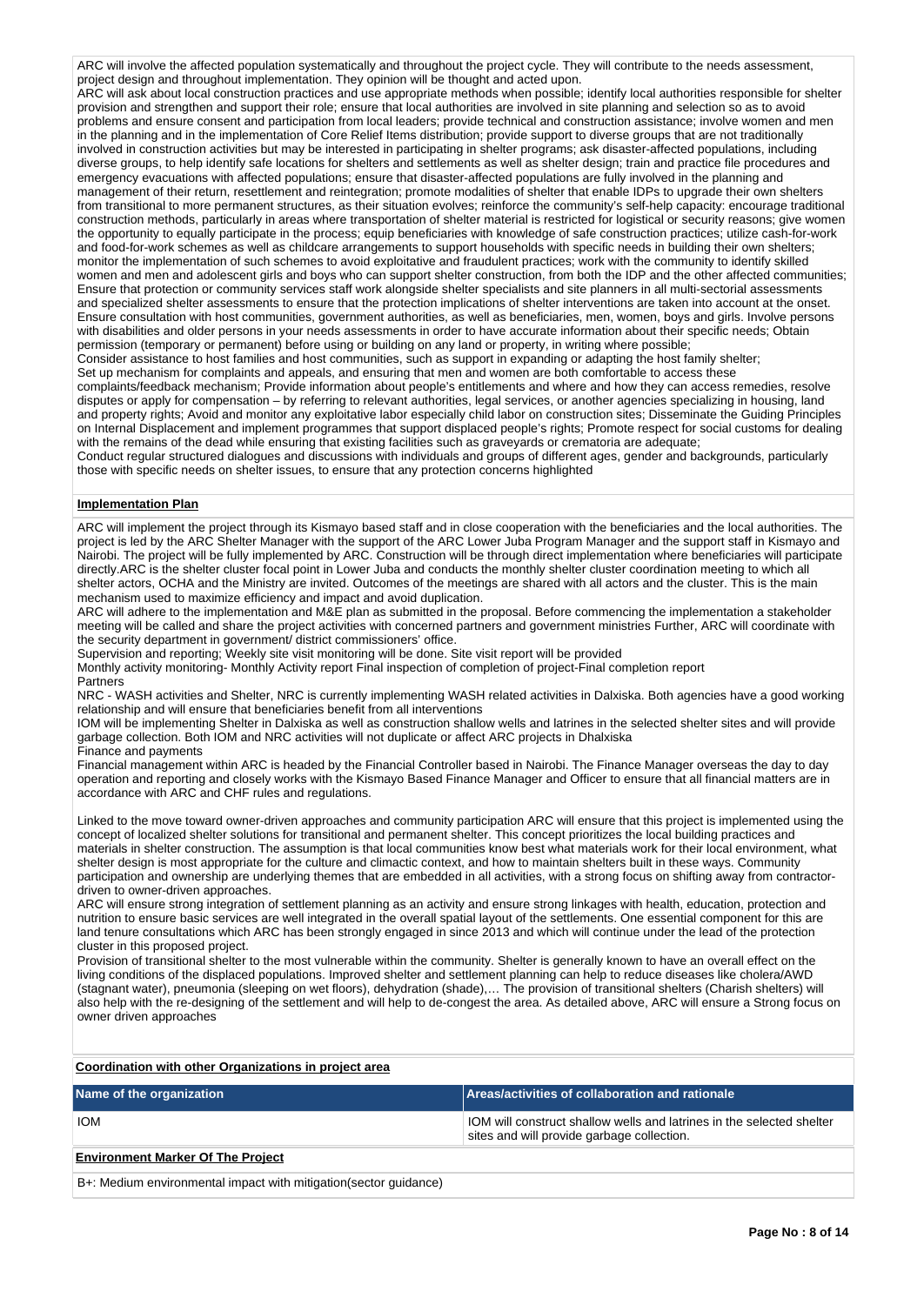## **Gender Marker Of The Project**

2a- The project is designed to contribute significantly to gender equality

## **Justify Chosen Gender Marker Code**

This project supports the gender theme in its efforts to provide unique protections to women, men, girls and boys through provision of basic household items for survival and shelter materials to shield from the elements, natural hazards and home invasion. The project incorporates all six Sphere Standard principles for shelter and NFI. For shelter, consideration of gender equity, and the particular protection needs of women and girls, is incorporated in strategic planning, settlement planning, identification of construction materials, and assessment of environmental impact. Distribution of shelter assistance will be targeted to those households with multi-dimensional vulnerability, primarily single female-headed households and people living with disabilities, to promote equitable shelter solutions and provide protection from natural threats and physical attack. In alignment with cluster priorities, the project places heavy emphasis on participatory site layout and demarcation, with specific emphasis on engaging both genders equitably in these processes and incorporating the views of women on their protection concerns. While consultation with communities and formal and informal authorities will determine site layout, plot size and shelter typology, the premise is to ensure shelter planning whereby basic services such as water points, latrines, health facilities and markets for food and firewood are in close proximity, and in well-lit areas in which women and girls feel they may safely access. Shelter typology and design will specifically consider the needs of women and girls, who spend the majority of their time in the household space. The selection of transitional materials will be such to support durable solutions, allowing women specifically to move with their materials or establish more permanent solutions, in the case they may not be able to purchase such materials independently in the future. All monitoring will include sex- and age-disaggregated data to help improve understanding on the interplay between gender and shelter. Distribution of NFIs will be based on needs assessment, and similarly utilize UNHCR's typology of vulnerability to target those with multiple dimensions. Priority for distribution of standard NFI kits will be for female- and youth-headed households and the disabled who are without local coping mechanisms. A gender equitable approach will be integrated in targeting. Data disaggregated by sex and age will capture the specific materials needs of women, men, girls and boys; where possible, this information will be used to adapt the items distributed such as the alternative provision of dignity kits.

#### **Protection Mainstreaming**

ARC is committed to ensure that protection is mainstreamed into all program responses. Shelter activities will be integrated to improve the community with the aim of mitigating the risk and exposure of affected populations to threats, to empower beneficiaries to claim their rights and to prompt duty-bearers to comply with their obligations. In addition, ARC is committed to incorporate age, gender, and diversity concerns in all areas of its operations. ARC uses the age, gender and diversity (AGD) lens to ensure that needs of minorities such as the elderly and people with disabilities are identified and addressed with specificity. Inclusive targeting ensures equal opportunities for both women and men within the targeted populations.

#### **Country Specific Information**

# **Safety and Security**

ARC is already present in the proposed area of intervention with staff and institutional infrastructure in place. However, ARC project success may be impacted negatively by the following external constraints:

-Deteriorating security situation : in order to overcome the security risks that may arise, ARC will work closely with United Nations Department of Security and Safety (UNDSS), the Somali National Security Agency (SNSA), and local clan leaders.

-Lack of access for monitoring purposes: ARC will have in its employment staff from the local community who will have access, even during challenging situations.

ARC assumes that security concerns will not greatly impact target areas and that staff will enjoy a similar level of access as during current operations. Should insecurity arise and be sustained, ARC will seek to negotiate with district administrations, elders, and AMISOM to ensure access. ARC Somalia has a dedicated Director of Security at Headquarters Level who is in daily contact with ARC Somalia staff and provides guidance and support. Minimum procedures are set out in ARC Somalia's Field Security Manual which all staff are aware off and abide by.

#### **Access**

ARC has been working in Kismayo since 2011 and enjoys the support of the community and the authorities. ARC expects to keep good relationships with all actors in Kismayo and expects that this will allow ARC to work in Dalxiiska IDP camp without issues. All interventions ensure that benefits are being equally accessed by all, especially people in the most vulnerable situations. Protecting the security, privacy, and dignity of those who take part in our programs is at the center of all ARC interventions. ARC will continue to work closely with the local authorities and communities as a matter of principle that will allow ARC access even in difficult times.

# **BUDGET**

| Code | <b>Budget Line Description</b>                                                                                                                                                                                                                                                                                                                                                         |   | D / S Quantity | <b>Unit</b><br>cost | <b>Duration</b><br><b>Recurran</b><br>ce | $\frac{9}{6}$<br>charged<br>to CHF | <b>Total Cost</b> |  |  |
|------|----------------------------------------------------------------------------------------------------------------------------------------------------------------------------------------------------------------------------------------------------------------------------------------------------------------------------------------------------------------------------------------|---|----------------|---------------------|------------------------------------------|------------------------------------|-------------------|--|--|
|      | <b>Staff and Other Personnel Costs</b>                                                                                                                                                                                                                                                                                                                                                 |   |                |                     |                                          |                                    |                   |  |  |
| 1.1  | <b>Country Director</b>                                                                                                                                                                                                                                                                                                                                                                | S | 1              | 10.00<br>0.00       | 12                                       | 3.00                               | 3.600.00          |  |  |
|      | The Country Director provides overall leadership and management to ARC's Somalia program and is responsible for the final<br>budgetary oversight. The Country Director is based in Mogadishu with travel to Nairobi to coordinate with donor and UN agency<br>headquarters. 3% of his salary, including all benefits will be charged to this project while 97% will be charged to ARC. |   |                |                     |                                          |                                    |                   |  |  |
| 1.2  | <b>Finance Controller</b>                                                                                                                                                                                                                                                                                                                                                              | s |                | 8,000<br>.00        | 12                                       | 3.00                               | 2.880.00          |  |  |
|      | The Finance Controller provides overall leadership and management to ARC's Somalia program and is responsible for the final<br>budgetary oversight. The Finance COntroller is based in Mogadishu with travel to Nairobi . 3% of his salary, including all benefits<br>will be charged to this project while 97% will be charged to ARC.                                                |   |                |                     |                                          |                                    |                   |  |  |
| 1.3  | Senior Grants Manager                                                                                                                                                                                                                                                                                                                                                                  | s | 1              | 8,000<br>.00        | 12                                       | 3.00                               | 2,880.00          |  |  |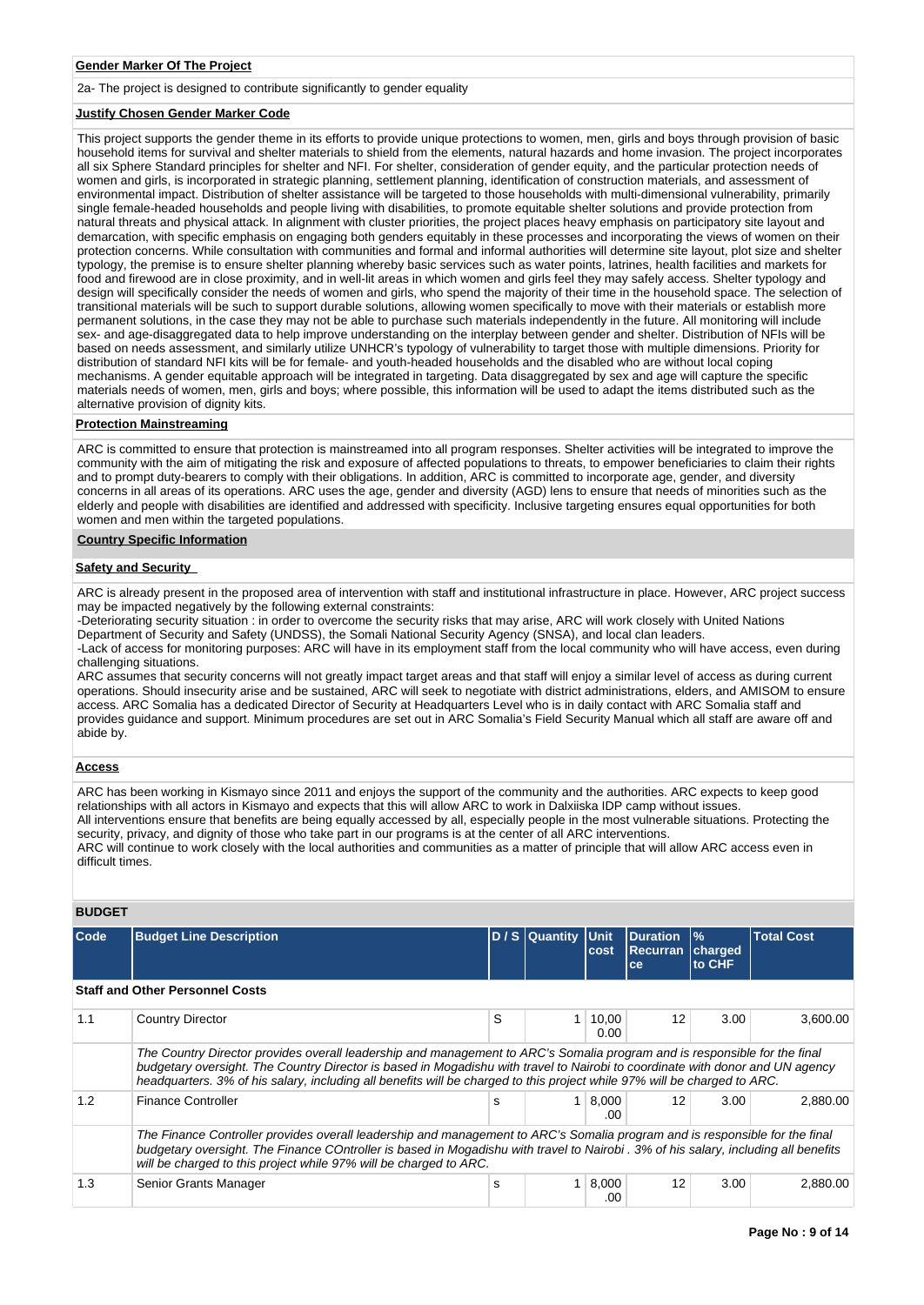|      | The Senior Grants Manager is responsible for reporting and ensuring the project success are per donor requirements. 3% of his<br>salary, including all benefits will be charged to this project while 97% will be charged to ARC.                                                                                                                                                                                                                          |   |                |                       |              |        |            |
|------|------------------------------------------------------------------------------------------------------------------------------------------------------------------------------------------------------------------------------------------------------------------------------------------------------------------------------------------------------------------------------------------------------------------------------------------------------------|---|----------------|-----------------------|--------------|--------|------------|
| 1.4  | Program Manager                                                                                                                                                                                                                                                                                                                                                                                                                                            | D |                | $1 \mid 4,000$<br>.00 | 12           | 5.00   | 2,400.00   |
|      | The Lower Juba Program Manager oversees all projects and offices in Lower Juba and ensure quality implementation . 5% of his<br>salary, including all benefits will be charged to this project while 95% will be charged to ARC.                                                                                                                                                                                                                           |   |                |                       |              |        |            |
| 1.5  | <b>Shelter Manager</b>                                                                                                                                                                                                                                                                                                                                                                                                                                     | D |                | $1 \ 2,000$<br>.00    | 12           | 70.00  | 16,800.00  |
|      | The Shelter Manager is the responsible Manager for this project and will spend all of his time to implement this project and<br>coordinate with other actors and the cluster. He is charged with 70% of his salary according to the ARC salary scale. Accordingly<br>70% of his real salary - including all benefits - is charged to this project.                                                                                                         |   |                |                       |              |        |            |
| 1.6  | Senior Finance Officer                                                                                                                                                                                                                                                                                                                                                                                                                                     |   |                | $1 \mid 1,500$<br>.00 | 12           | 10.00  | 1,800.00   |
|      | The Senior Finance Officer provides financial oversight on all Kismayo based projects. The Senior Flnance Officer is based in<br>Nairobi with regular travel to Kismayo. He will ensure timely and quality financial report to CHF. 10% of his salary, including all<br>benefits will be charged to this project while 90% will be charged to ARC.                                                                                                         |   |                |                       |              |        |            |
| 1.7  | Logistics & Procurement Officer                                                                                                                                                                                                                                                                                                                                                                                                                            | s |                | $1 \mid 1,200$<br>.00 | 12           | 10.00  | 1,440.00   |
|      | The LOgistics and Procurement officer will use 10% of his time to support this project. 10% of his salary which is determined by<br>the ARC salary scale- including all benefits- is charged to this project while 90% is charged to ARC.                                                                                                                                                                                                                  |   |                |                       |              |        |            |
| 1.8  | M&E Officer                                                                                                                                                                                                                                                                                                                                                                                                                                                | s |                | $1 \mid 1,500$<br>.00 | 12           | 20.00  | 3,600.00   |
|      | The M&E Officer will use 20% of his time to support this project with reporting and monitoring. 10% of his salary which is<br>determined by the ARC salary scale- including all benefits- is charged to this project while 90% is charged to ARC.                                                                                                                                                                                                          |   |                |                       |              |        |            |
| 1.9  | <b>Construction Forman</b>                                                                                                                                                                                                                                                                                                                                                                                                                                 | D | 1 <sup>1</sup> | 600.0<br>$\Omega$     | 12           | 100.00 | 7,200.00   |
|      | The construction foreman is the responsible for ensuring high quality and participative construction of temporary shelters. He is<br>charged with 50% of his salary according to the ARC salary scale. Accordingly 100% of his real salary - including all benefits - is<br>charged to this project                                                                                                                                                        |   |                |                       |              |        |            |
| 1.10 | Security guards                                                                                                                                                                                                                                                                                                                                                                                                                                            | D |                | $2 \mid 250.0$<br>0   | 12           | 100.00 | 6,000.00   |
|      | ARC will hire two security guards who will be placed at the warehouse to safeguard materials.Additionally,this guards will be used<br>at the Construction site once shelter construction begins.                                                                                                                                                                                                                                                           |   |                |                       |              |        |            |
|      | <b>Section Total</b>                                                                                                                                                                                                                                                                                                                                                                                                                                       |   |                |                       |              |        | 48,600.00  |
|      | <b>Supplies, Commodities, Materials</b>                                                                                                                                                                                                                                                                                                                                                                                                                    |   |                |                       |              |        |            |
| 2.1  | <b>Support Community Technical Groups</b>                                                                                                                                                                                                                                                                                                                                                                                                                  | D |                | $1 \mid 442.5$<br>0   | $\mathbf{1}$ | 100.00 | 442.50     |
|      | This involves provision of materials that include; hammer, tape measure, saw, spade that will be used during construction and<br>maintainance works. See attached BOQ                                                                                                                                                                                                                                                                                      |   |                |                       |              |        |            |
| 2.2  | Shelter Construction materials & labour cost                                                                                                                                                                                                                                                                                                                                                                                                               | D |                | 202 500.0<br>0        | 1            | 100.00 | 101,000.00 |
|      | This covers the construction and labor cost for 202 Cariish. The target beneficiaries are IDPs in Dalxiis camp in Kismayo. Through<br>this project ARC will reach a total number of 202HH(1212 Individuals).Please note that the unit quantity reading 202 describes<br>the number of HHs targeted. See attached BOQ                                                                                                                                       |   |                |                       |              |        |            |
| 2.3  | Visibility and branding                                                                                                                                                                                                                                                                                                                                                                                                                                    | D |                | 202 10.00             | 1            | 100.00 | 2,020.00   |
|      |                                                                                                                                                                                                                                                                                                                                                                                                                                                            |   |                |                       |              |        |            |
|      | This is the visibilty branding for ARC and OCHA logo for every 202 Houses.                                                                                                                                                                                                                                                                                                                                                                                 |   |                |                       |              |        |            |
| 2.4  | Printing of beneficiary ID cards                                                                                                                                                                                                                                                                                                                                                                                                                           | D | 3000           | 0.17                  | 1            | 100.00 | 510.00     |
|      | This is the beneficiary ID cards for NFI's beneficiaries.3000 ID cards will be printed for the 3000 NFI kits to be distributed. They will<br>be given to 3000HH                                                                                                                                                                                                                                                                                            |   |                |                       |              |        |            |
| 2.5  | Training-(BBB) Build Back Safer Training and DRR(Disaster<br><b>Risk Reduction)</b>                                                                                                                                                                                                                                                                                                                                                                        | D | 1 <sup>1</sup> | 3,133<br>.00          | 1            | 100.00 | 3,133.00   |
|      | BBB training is for the IDP beneficiaries for capacity building to build foundation techniques and avoid putting the openings of the<br>buildings towards the rains, avoid putting the openings towards the sun.DRR training on the other hand, will be given IDP<br>beneficiaries to train how solve conflict, Mai hazard types, and meteorological causes and origins, Demonstration for using local<br>materials with stranded design. See attached BOQ |   |                |                       |              |        |            |
| 2.6  | consultative meetings                                                                                                                                                                                                                                                                                                                                                                                                                                      | D |                | $1 \mid 1,530$<br>.00 | 1            | 100.00 | 1,530.00   |
|      | This is meeting to create IDP committees for example, settlement planning committee, and beneficiary selection committees this<br>committees include ARC staff, government members IDP Commission IDP stake holders and IDP leaders. See attached BOQ                                                                                                                                                                                                      |   |                |                       |              |        |            |
| 2.7  | Site planing and plot demarcation                                                                                                                                                                                                                                                                                                                                                                                                                          | D |                | $1 \mid 1,380$<br>.00 | 1            | 100.00 | 1,380.00   |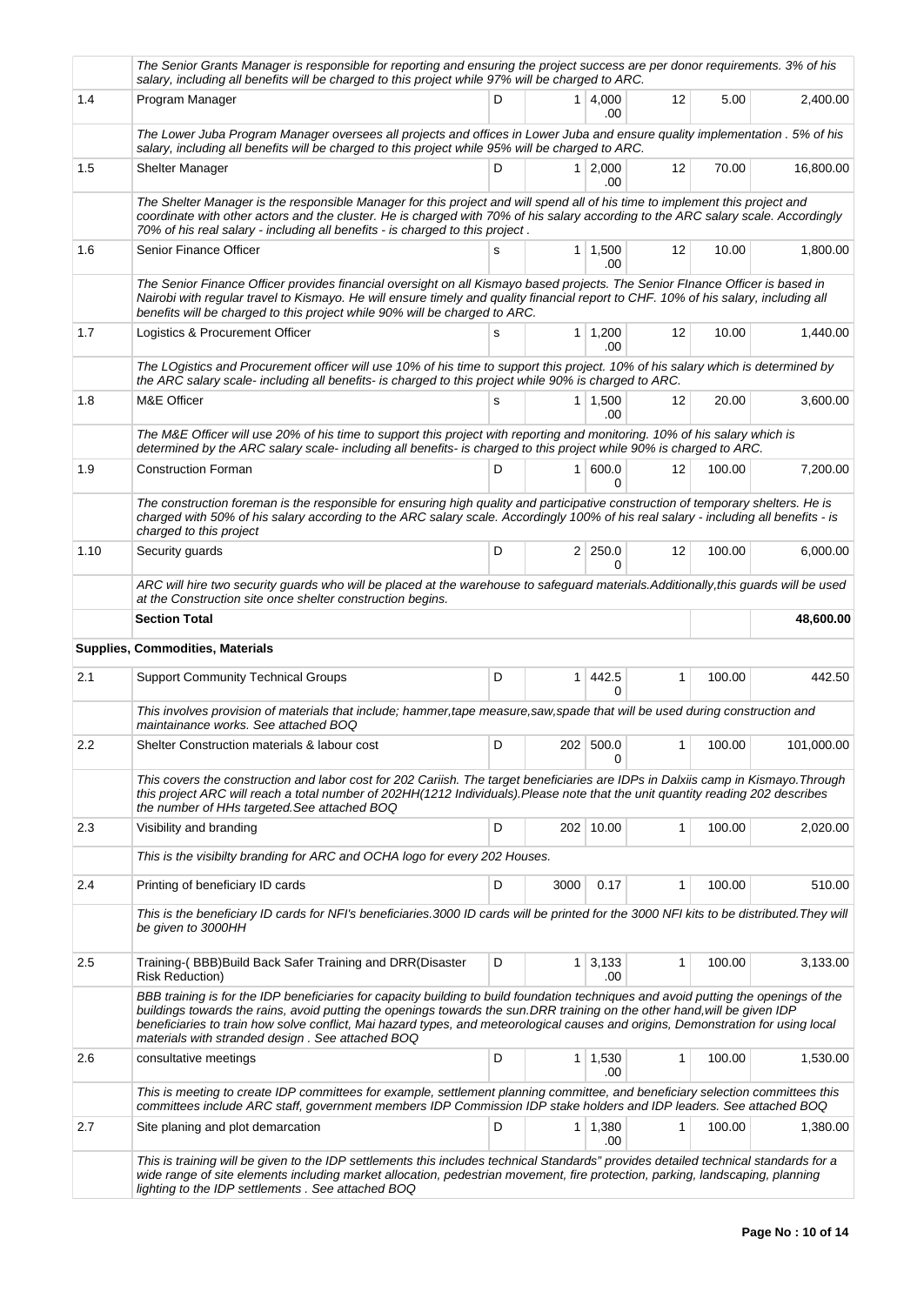| 2.8              | Training of trainer programs linked to construction works                                                                                                                                                                                                                                                                                          | D |                | $1 \mid 2,172$<br>.00  | 1            | 100.00 | 2,172.00   |
|------------------|----------------------------------------------------------------------------------------------------------------------------------------------------------------------------------------------------------------------------------------------------------------------------------------------------------------------------------------------------|---|----------------|------------------------|--------------|--------|------------|
|                  | This is Basic Construction Training for the IDP technicians to capacity Building / training needs this include the flowing topics<br>Foundation, Plinth, Damp proof course (DPC, Plinth beam, Floor, Walls, Openings, Stairs, Roof, Surfaces / Finishes, Water<br>supply, Drainage and sewerage, Garbage disposal, Electricity. See attached B.O.Q |   |                |                        |              |        |            |
| 2.9              | <b>NFI Security escort</b>                                                                                                                                                                                                                                                                                                                         | s |                | 8 15.00                | 10           | 100.00 | 1,200.00   |
|                  | These positions are responsible to guarding the project site, as well as providing escort when traveling to project sites and<br>working in IDP camps. They will be hired on a temporary basis and provided with some small allowance/incentive. They are not<br>ARC full time staff.                                                              |   |                |                        |              |        |            |
| 2.10             | NFI transportation                                                                                                                                                                                                                                                                                                                                 | D |                | $1 \mid 1,440$<br>.00  | $\mathbf{1}$ | 100.00 | 1,440.00   |
|                  | This is the transportation from ARC Warehouse to the Distribution site                                                                                                                                                                                                                                                                             |   |                |                        |              |        |            |
| 2.11             | Incentives for NFI Loaders                                                                                                                                                                                                                                                                                                                         | D |                | 20 82.50               | 1            | 100.00 | 1,650.00   |
|                  | This is incentives for the 20 NFI loaders when loading in and off-loading from the vehicle                                                                                                                                                                                                                                                         |   |                |                        |              |        |            |
| 2.12             | <b>Transport of UNHCR NFIs</b>                                                                                                                                                                                                                                                                                                                     | D |                | $1 \mid 10,29$<br>0.00 | 1            | 100.00 | 10,290.00  |
|                  | This is UNHCR transportation cost from Mogadishu UNHCR Ware house to ARC Kismayo Ware house                                                                                                                                                                                                                                                        |   |                |                        |              |        |            |
| 2.13             | Transport and handling of shelter materials                                                                                                                                                                                                                                                                                                        | d | 1              | 2,340<br>.00           | 1            | 100.00 | 2,340.00   |
|                  | This is tranporting shelter materials transportation from ARC ware house to the IDP settlement                                                                                                                                                                                                                                                     |   |                |                        |              |        |            |
| 2.14             | vehicel rental                                                                                                                                                                                                                                                                                                                                     | D | 1 <sup>1</sup> | 2,000<br>.00           | 12           | 100.00 | 24,000.00  |
|                  | Support is requested to cover the cost of vehicle rental for road travel to project sites necessary fo staff travel, and delivery of<br>materials in Kismayo. Cost includes vehicle rental, repair, maintenance, fuel, insurance, and driver.                                                                                                      |   |                |                        |              |        |            |
|                  | <b>Section Total</b>                                                                                                                                                                                                                                                                                                                               |   |                |                        |              |        | 153,107.50 |
| <b>Equipment</b> |                                                                                                                                                                                                                                                                                                                                                    |   |                |                        |              |        |            |
| 3.1              | Computers                                                                                                                                                                                                                                                                                                                                          | D | $\mathbf{1}$   | 900.0<br>0             | 1            | 100.00 | 900.00     |
|                  | 1 computer will be purchased to allow the shelter manager to communicate with the ARC support offices and the shelter<br>cluster. Additionally, the laptop will be used for data collection and updating of monitoring information for the project.                                                                                                |   |                |                        |              |        |            |
|                  | <b>Section Total</b>                                                                                                                                                                                                                                                                                                                               |   |                |                        |              |        | 900.00     |
| <b>Travel</b>    |                                                                                                                                                                                                                                                                                                                                                    |   |                |                        |              |        |            |
| 5.1              | Travel (fare and per diem)                                                                                                                                                                                                                                                                                                                         | s | 1              | 5,000<br>.00           | 1            | 100.00 | 5,000.00   |
|                  | Trips of air travel costs are requested to help ensure project oversight by grant management support, as well as full financial<br>compliance through travel associated with auditing. Please see travel BoQ in attached documents.                                                                                                                |   |                |                        |              |        |            |
|                  | <b>Section Total</b>                                                                                                                                                                                                                                                                                                                               |   |                |                        |              |        | 5,000.00   |
|                  | <b>General Operating and Other Direct Costs</b>                                                                                                                                                                                                                                                                                                    |   |                |                        |              |        |            |
| 7.1              | communication cost                                                                                                                                                                                                                                                                                                                                 | s | 1              | 1,800<br>.00           | 12           | 13.34  | 2,881.44   |
|                  | ARC is budgeting for communication. This includes air time for staff and a percentage of the internet costs as well as the Satelite<br>phone costs. See BoQ for complete breakdown. These costs are needed to allow project staff to communicate.                                                                                                  |   |                |                        |              |        |            |
| 7.2              | office rent                                                                                                                                                                                                                                                                                                                                        | s | 1 <sup>1</sup> | 5,000                  | 12           | 12.00  | 7,200.00   |
|                  | ARC is proposing to pay a percentage of rent paid for the ARC office under this grant.See BoQ for complete breakdown, This is                                                                                                                                                                                                                      |   |                | .00                    |              |        |            |
| 7.3              | needed to allow ARC staff to have an office from which they can work<br>utilities                                                                                                                                                                                                                                                                  | s |                | $1 \mid 3,000$         | 12           | 14.67  | 5,281.20   |
|                  | As detailed in the BOQ, ARC is budgeting for water and electricitycosts. See BoQ for Complete breakdown. This cost is                                                                                                                                                                                                                              |   |                | .00                    |              |        |            |
|                  | necessary to have power and water in the office which in turn will Allow ARC staff to work from the office                                                                                                                                                                                                                                         |   |                |                        |              |        |            |
| 7.4              | bank charges                                                                                                                                                                                                                                                                                                                                       | s | $\mathbf{1}$   | 3,000<br>.00           | 1            | 100.00 | 3,000.00   |
|                  | ARCs bank charges 1.5% for each transfer that goes to Somalia. ARC uses a slightly lower percentage for this proposed CHF<br>budget.                                                                                                                                                                                                               |   |                |                        |              |        |            |
| 7.5              | stationaries                                                                                                                                                                                                                                                                                                                                       | s |                | $1 \mid 1,007$<br>.04  | 1            | 50.00  | 503.52     |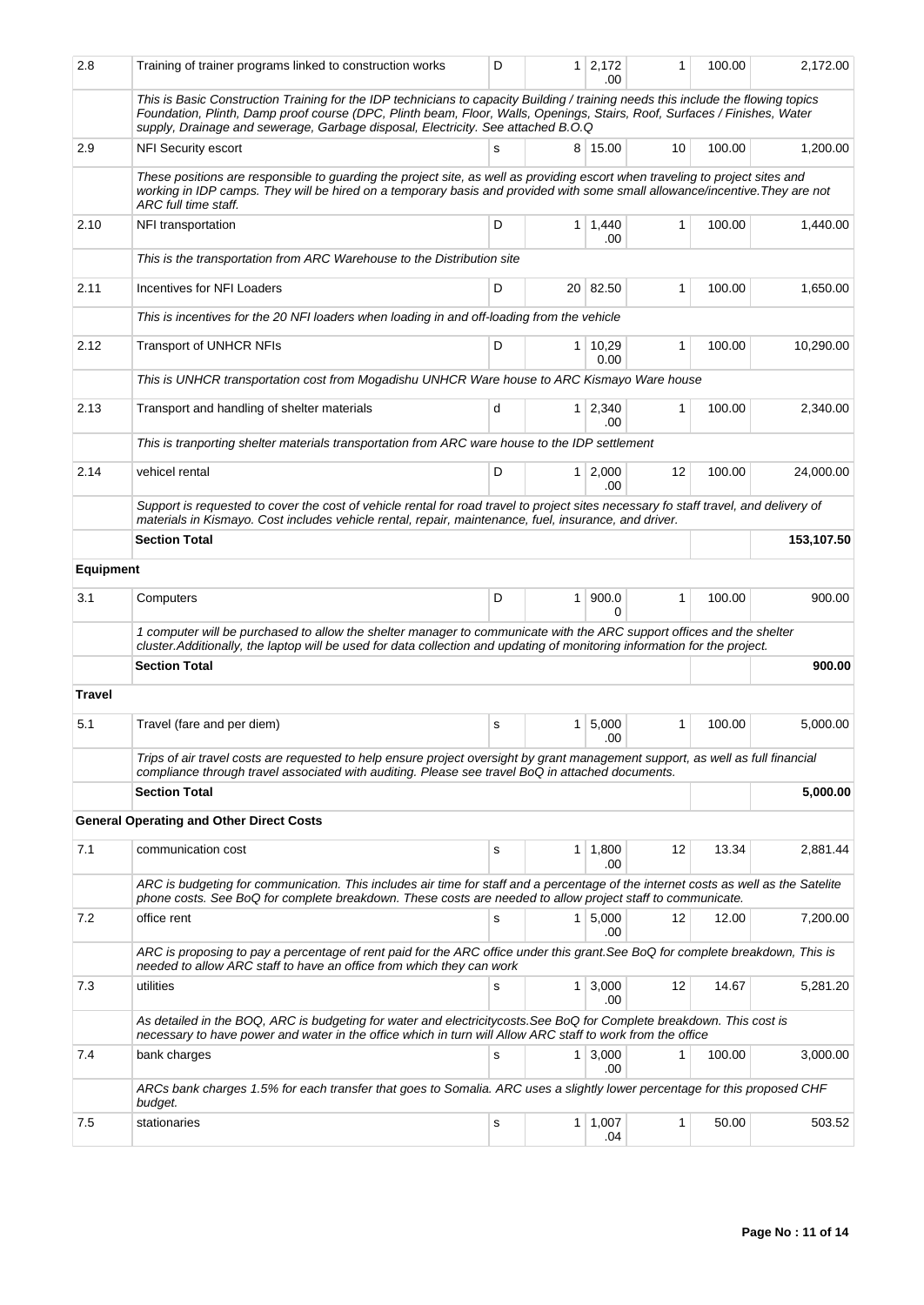|                         | Stationaries will be bought and used to for the project. |          |            |
|-------------------------|----------------------------------------------------------|----------|------------|
|                         | 18,866.16                                                |          |            |
| <b>SubTotal</b>         |                                                          | 3,459.00 | 226,473.66 |
| <b>Direct</b>           |                                                          |          | 185,207.50 |
| Support                 | 41,266.16                                                |          |            |
| <b>PSC Cost</b>         |                                                          |          |            |
| <b>PSC Cost Percent</b> |                                                          |          | 7.00       |
| <b>PSC Amount</b>       |                                                          |          | 15,853.16  |
| <b>Total Cost</b>       |                                                          |          | 242,326.82 |
|                         | <b>Grand Total CHF Cost</b>                              |          | 242,326.82 |

**Project Locations**

| <b>Location</b>                       | <b>Estimated</b><br>percentage<br>of budget<br>for each<br><b>location</b> | <b>Estimated number of beneficiaries</b><br>for each location |                      |                   |                         | <b>Activity Name</b>                                                                                                                                                                                                                                                                                                                                                                                                                                                                                                                                                                                                                                                                                                                                                                                                                                                                                                                                                                                                                                                                                                                                                                                                                                                                                                                                                                                                                                                                                                                                                                                                                                                                                                                                                                                                                                                                                                                                                                                                                                                                                                                                                                                                                                                                                                                                                                                      |
|---------------------------------------|----------------------------------------------------------------------------|---------------------------------------------------------------|----------------------|-------------------|-------------------------|-----------------------------------------------------------------------------------------------------------------------------------------------------------------------------------------------------------------------------------------------------------------------------------------------------------------------------------------------------------------------------------------------------------------------------------------------------------------------------------------------------------------------------------------------------------------------------------------------------------------------------------------------------------------------------------------------------------------------------------------------------------------------------------------------------------------------------------------------------------------------------------------------------------------------------------------------------------------------------------------------------------------------------------------------------------------------------------------------------------------------------------------------------------------------------------------------------------------------------------------------------------------------------------------------------------------------------------------------------------------------------------------------------------------------------------------------------------------------------------------------------------------------------------------------------------------------------------------------------------------------------------------------------------------------------------------------------------------------------------------------------------------------------------------------------------------------------------------------------------------------------------------------------------------------------------------------------------------------------------------------------------------------------------------------------------------------------------------------------------------------------------------------------------------------------------------------------------------------------------------------------------------------------------------------------------------------------------------------------------------------------------------------------------|
|                                       |                                                                            | <b>Men</b>                                                    | Women   Boys   Girls |                   | <b>Total</b>            |                                                                                                                                                                                                                                                                                                                                                                                                                                                                                                                                                                                                                                                                                                                                                                                                                                                                                                                                                                                                                                                                                                                                                                                                                                                                                                                                                                                                                                                                                                                                                                                                                                                                                                                                                                                                                                                                                                                                                                                                                                                                                                                                                                                                                                                                                                                                                                                                           |
| Lower Juba -> Kismayo -><br>Dalxiiska |                                                                            | 100 3,842                                                     |                      | 5,765 3,842 5,763 | 19,21<br>$\overline{2}$ | Activity 1.1.1 : Train members of the community<br>planning and rehabilitation committee (50%<br>women). They will be participating in the goal-<br>oriented vulnerability assessment, with<br>prioritization of the locations/ mini-camps most<br>affected by poor quality of shelter and settlement<br>planning, but also by tenure issues, insecurity<br>and poor access to services.<br>Train members of the governance committees<br>(50% male and 50% female) in participative<br>needs assessment, best practices in planning<br>and upgrade of the transitional settlements in<br>accordance with the UNHCR Handbook for<br>Emergencies and the combined UN-Habitat<br>methodology.<br>Train town planners and authorities as well as<br>technicians and all individuals working on<br>rehabilitation and upgrade of their shelters in<br>Build Back Better and rehabilitation and<br>maintenance of basic infrastructure to prevent<br>the so-called traumatic urbanization resulting<br>from rebuilding amongst the chaos. ARC will aim<br>to also include women in the trainings for shelter<br>upgrade. ARC will streamline hazard mitigation<br>with appropriate building techniques.<br>Implement key Disaster Risk Reduction<br>measures (positioning of the shelters away from<br>the flood plains and seasonal streams; securing<br>river or canal banks with reinforcements from<br>wooden poles, rocks or gabion walls; introduction<br>of the fire breaks and prevention and response<br>trainings; excavation of the drainage canals in<br>streets to prevent flooding and /or formation of<br>the persistent stagnant water pools that<br>represent health risks)<br>ARC will provide the hand tool kits to be used for<br>maintenance of the public infrastructure that will<br>be kept under the auspices of community<br>governance groups.<br>Activity 1.1.2 : conduct consultative meetings<br>with the community leaders and women, local<br>officials and land owners to discuss different<br>interests and perspectives that converge in the<br>locations where IDPs have settled or are<br>expected to settle, or are expected to benefit<br>from the shelter upgrade programs, such as this<br>proposed program.<br>Activity 1.1.3 : select locations and beneficiaries<br>of the T-shelter construction. Resolution of<br>tenure issues and site planning, including GPS |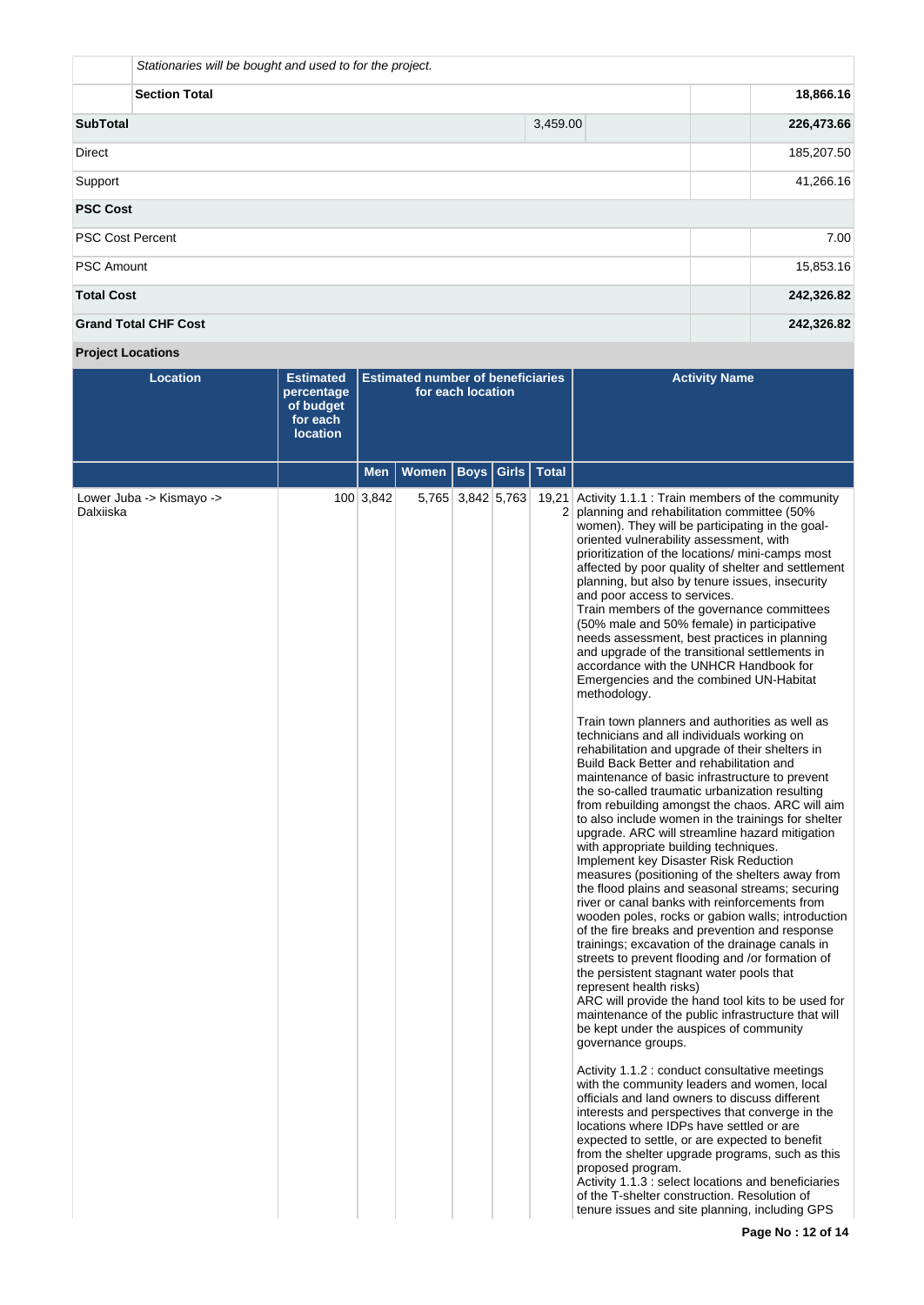mapping. This is a participative process involving stakeholders within the community planning and rehabilitation committee (50% women) and shelter owners, Activity 2.1.1 : Promoting local building culture, ARC will provide technical assistance in design of the T-shelter model (Charish) that meets the Sphere standard and are acceptable to their owners in terms of the materials used, safety features, available space, and cultural appropriateness. The shelters will have at least 3.5 m2 of available floor space per person and will be 2.2 meters in height. They will have lockable doors and windows with shutters for proper aeration of the shelters. ARC will provide shelter materials to the individual owners per BOQ of materials for a standard shelter design developed through a participative process with owners and stakeholders. For technically demanding components of the wooden frame/CGI roof & walls model, skilled work teams will be used. ARC will provide vouchers to the owners to be able to secure skilled labor with the pre-selected small contractors that ARC is familiar with. ARC will only work with contractors if working with skilled IDPs/beneficiaries is not possible. Unskilled labor such as excavations, loading, unloading, and transport of materials will be expected from all able-bodied T-shelter owners.

Activity 2.1.2 : Form, orient and expand Community Technical Groups (CTG) where they exist, consisting of local technicians and engineers, providing authorities with up-to-date information and mapping of developments in different neighborhoods. The CTG members will be referral focal points for returnees and will provide information to help them access services and protection available in the area. These volunteers are incentivized by a toolkit and provided with Android-based mobile phones with cameras, allowing them to feed into ARC's established mobile and GPS-based data collection system mapping.

## **Documents**

| <b>Category Name</b>                | <b>Document Description</b>                                     |
|-------------------------------------|-----------------------------------------------------------------|
| <b>Project Supporting Documents</b> | CONSTRUCTION MANAGMENT.pdf                                      |
| <b>Project Supporting Documents</b> | simple_manual_for_planning_and_upgrading_of_idp_settlements.pdf |
| <b>Project Supporting Documents</b> | Mapping Report Kismaayo june 2016.docx                          |
| <b>Project Supporting Documents</b> | 15.8.2016 ARC Somalia Shelter BOQs.xlsx                         |
| <b>Project Supporting Documents</b> | 15.8.2016 ARC Somalia Shelter BOOs.xlsx                         |
| <b>Budget Documents</b>             | <b>ARC Somalia Shelter BOQs.xlsx</b>                            |
| <b>Budget Documents</b>             | ARC Somalia Shelter BOQs 4.7xlsx                                |
| <b>Budget Documents</b>             | ARC Somalia Shelter BOQs - HFU comments.xlsx                    |
| <b>Budget Documents</b>             | ARC Somalia Shelter BOQs 14.7xlsx                               |
| <b>Budget Documents</b>             | ARC Somalia Shelter BOQs 15 7.xlsx                              |
| <b>Budget Documents</b>             | Revised BOQ 2534-ARC.xls                                        |
| <b>Budget Documents</b>             | 27.7.2016 ARC Somalia Shelter BOQs.xlsx                         |
| <b>Budget Documents</b>             | 28.7.2016 ARC Somalia Shelter BOOs - HFU comments.xlsx          |
| <b>Budget Documents</b>             | 28.7.2016 ARC Somalia Shelter BOQs-1.xlsx                       |
| <b>Budget Documents</b>             | 29.7.2016 ARC Somalia Shelter BOQs.xlsx                         |
| <b>Budget Documents</b>             | 15.8.2016 ARC Somalia Shelter BOQs.xlsx                         |